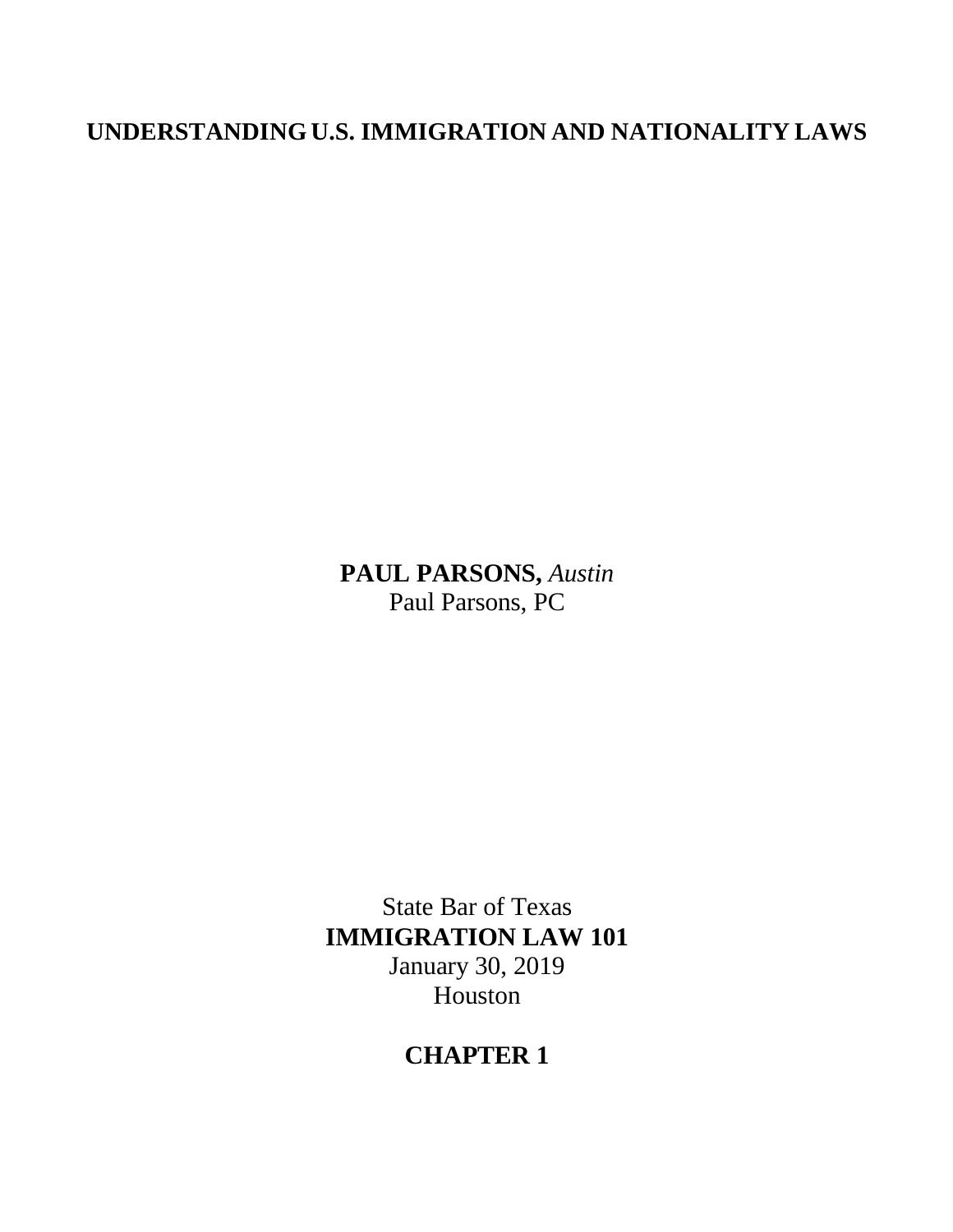# PAUL PARSONS ATTORNEY AT LAW 704 RIO GRANDE AUSTIN, TEXAS 78701

#### (512) 477-7887

## [parsons@immigrate-usa.com](mailto:parsons@immigrate-usa.com) [http://www.immigrate-usa.com](http://www.immigrate-usa.com/)

# Board Certified, Immigration and Nationality Law Texas Board of Legal Specialization

Practiced immigration & nationality law in Austin since 1978

Appointed by Governor Ann Richards as Chair of the Governor's Advisory Committee on Immigration & Refugees

Chair of the State Bar of Texas' Committee on Laws Relating to Immigration  $\&$  Nationality (1990-2005)

Chair of the Examinations Committee on Immigration for the Texas Board of Legal Specialization (1986-1995)

Served as elected Director on the Board of Governor's of the American Immigration Lawyers Association (AILA) (1990-1996)

Past Chair of the Texas-Oklahoma-New Mexico Chapter of AILA

Past Chair of AILA's national Consumer Protection Committee

Past President of the Austin Chapter, Federal Bar Association

Past Board Member of the American Immigration Council (AIC, previously AILF)

Frequent speaker at immigration & nationality law seminars

Awards:

Sam Williamson Memorial Award from AILA's Texas-Oklahoma-New Mexico Chapter for excellence in advancing the practice of immigration law

AILA's national Pro Bono Award for efforts to provide pro bono representation

Outstanding Community Service Award of the Austin Chapter of the Federal Bar Association

Texas-Oklahoma-New Mexico Chapter of AILA's Service Award for contributions to the practice of immigration law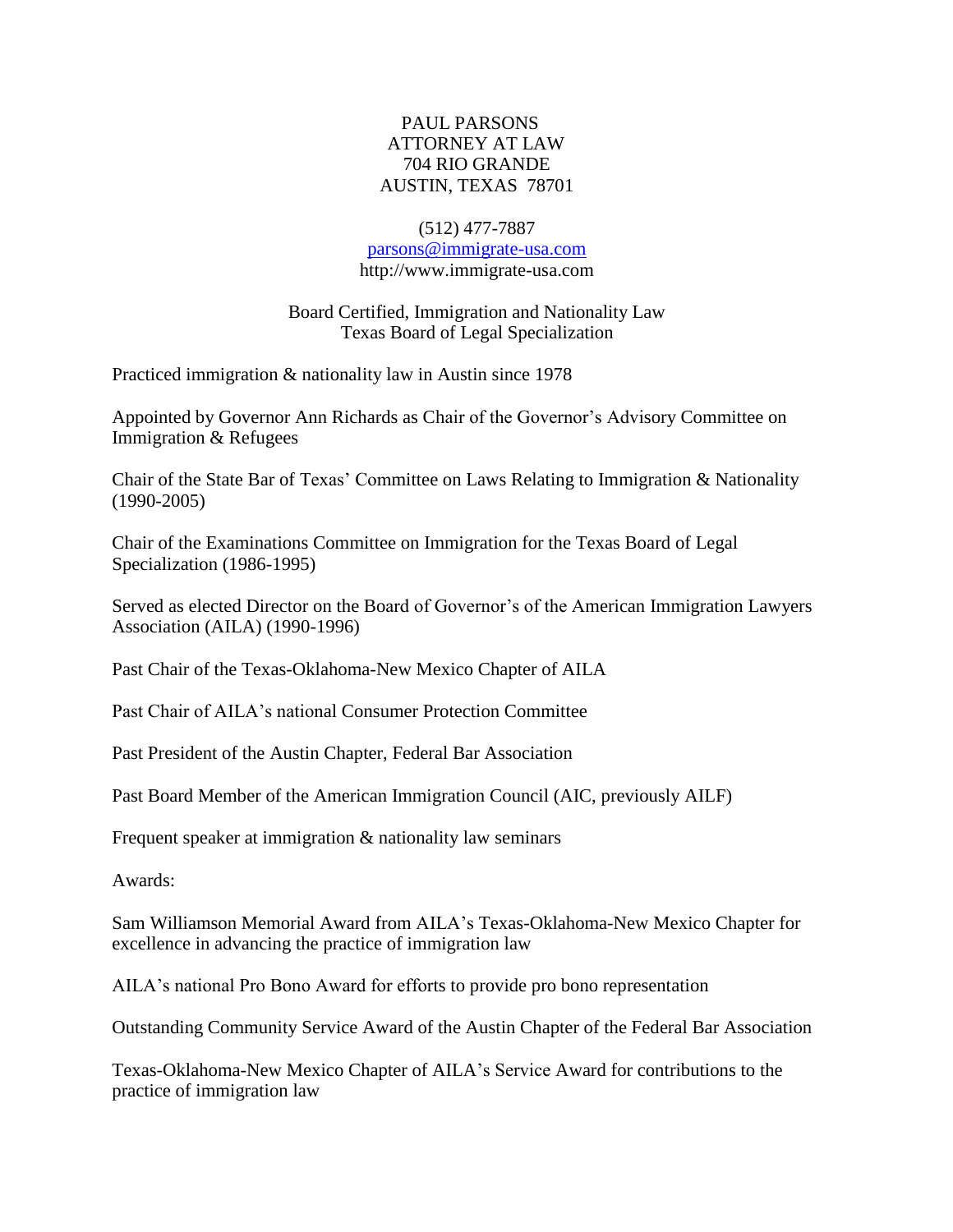# TABLE OF CONTENTS

| I.          |                 |    |  |
|-------------|-----------------|----|--|
| П.          |                 |    |  |
|             |                 |    |  |
|             |                 | 1. |  |
|             |                 | 2. |  |
|             |                 | 3. |  |
|             | <b>B.</b>       |    |  |
|             |                 | 1. |  |
|             |                 | 2. |  |
|             | C.              |    |  |
|             | D.              |    |  |
|             | Ε.              |    |  |
|             |                 |    |  |
|             |                 |    |  |
|             |                 |    |  |
|             |                 |    |  |
|             | Β.              |    |  |
|             | $\mathcal{C}$ . |    |  |
|             | D.              |    |  |
|             | E.              |    |  |
|             | F.              |    |  |
|             | G.              |    |  |
|             | H.              |    |  |
|             | L.              |    |  |
|             | J.              |    |  |
|             |                 |    |  |
| $V_{\cdot}$ |                 |    |  |
|             | A.              |    |  |
|             | <b>B.</b>       |    |  |
|             | $\mathcal{C}$ . |    |  |
|             | D.              |    |  |
|             | Е.              |    |  |
|             | F.              |    |  |
|             | G.              |    |  |
|             | Н.              |    |  |
|             | I.              |    |  |
|             |                 |    |  |
|             | А.              |    |  |
|             | <b>B.</b>       |    |  |
|             | C.              |    |  |
|             | D.              |    |  |
|             |                 |    |  |
|             |                 |    |  |
|             |                 |    |  |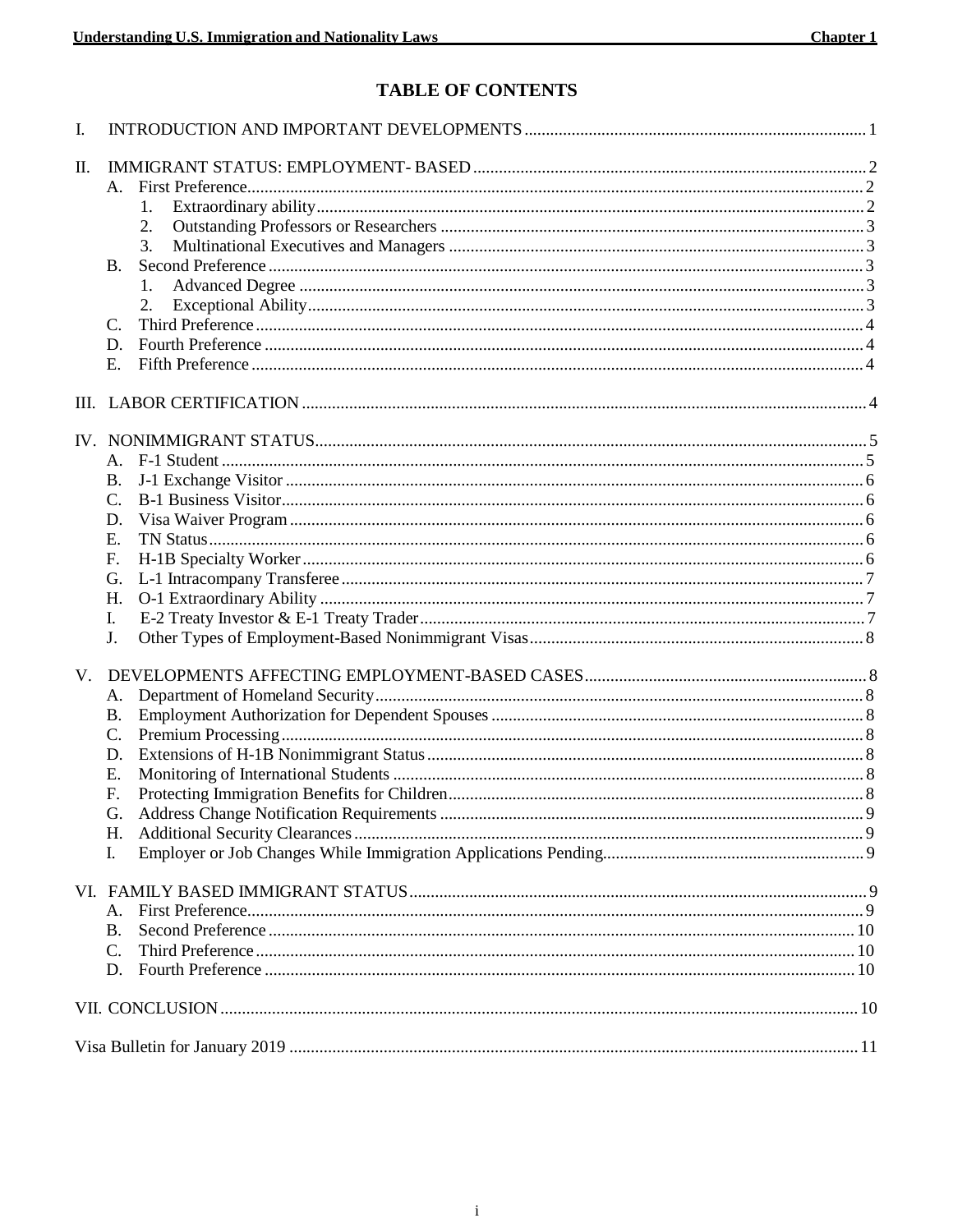# **UNDERSTANDING U.S. IMMIGRATION AND NATIONALITY LAWS**

## **I. INTRODUCTION AND IMPORTANT DEVELOPMENTS**

Foreign nationals and their immigration counsel are facing more difficulties emanating from the Trump administration. Children of asylum applicants have been separated from their parents who are being detained and prosecuted for unlawful entries. Some of these children have later been reunited with their parents due to the public outcries, but they often are detained with a parent. Prosecutorial discretion has been almost eliminated; the Immigration & Customs Enforcement (ICE) agency has repeatedly stated that any foreign national within the U.S. who is out of status or undocumented is at risk of removal. Both nonimmigrant and immigrant visa applicants at U.S. consulates and embassies abroad are facing more "vetting" and should expect their cases to take longer to adjudicate. Persons within the U.S. with valid multiple entry nonimmigrant visas are discovering that their visas have been revoked due to any arrest for driving under the influence even if they have not been convicted of an offense. President Trump has issued "travel bans" to prohibit the admission into the U.S. of citizens of particular countries, and he continues to push for the construction of a wall along the length of our country's southern border. The Trump administration is seeking to hire thousands of additional employees for the Customs & Border Protection (CBP) agency and to secure more funding dedicated to immigration law enforcement. Backlogs for nearly every type of immigration and citizenship application have grown tremendously. In addition, President Trump is advocating for a nearly 50% reduction of lawful immigration and the implementation of a new "points" system to favor immigration for persons fluent in English who are well educated, hold special expertise, or will bring significant capital investments to the United States.

Immigration laws are constantly changing. Security and enforcement concerns have taken priority over timely adjudications of applications for immigration status submitted by employers for foreign national employees as well as by U.S. citizens for their relatives. This is a heavily regulated field with laws intended both to protect the United States workforce and to unify families. Congress must juggle competing interests in determining immigration policy: employers want to be able to hire skilled foreign labor, while labor unions and professional societies want to improve wages and working conditions for employees; immigrant families want to bring their relatives to the U.S., while the quota system lags ever farther behind; a global economy demands decreasing barriers, while an

influx of unlawful immigration and the threat of terrorism results in tightening controls.

The U.S. Citizenship & Immigration Services (CIS) concentrates on the intent of the individual: Is he/she an intending immigrant or nonimmigrant? The wrong answer might result in a return trip to the home country. Nonimmigrant status is temporary: one may only remain in the U.S. for a limited period of time. Immigrant status, commonly called "green card" status, signifies that a person has been granted permanent resident status and may reside in the U.S. indefinitely.

These government websites provide useful information about immigration laws:

| www.uscis.gov                 |                  | (U.S. Citizenship $\&$ |    |
|-------------------------------|------------------|------------------------|----|
| <b>Immigration Services</b> ) |                  |                        |    |
| www.dol.gov                   | (U.S. Department |                        | οf |
| Labor)                        |                  |                        |    |
| www.travel.state.gov          |                  | (U.S. Department of    |    |
| State)                        |                  |                        |    |
| www.twc.tx.us                 |                  | (Texas Workforce)      |    |
| Commission)                   |                  |                        |    |

#### **USCIS Expands Provisional Waiver Program**

In 2013, President Obama announced the creation of the Provisional Waiver program, whereby certain immediate relatives of U.S. citizens could apply for a provisional waiver of the unlawful presence ground of inadmissibility within the United States prior to leaving for their immigrant visa interview in their home country. The applicant had to prove extreme hardship to a U.S. citizen spouse and/or parent. On July 29, 2016, the USCIS announced a final rule which expanded the current provisional waiver program to include lawful permanent resident spouses or parents as potential qualifying relatives. This final rule went into effect on August 29, 2016.

#### **Parole in Place (PIP)**

On November 15, 2013, the USCIS released a new Policy Memorandum which spelled out the process for applying for Parole in Place (PIP). PIP may be sought for spouses, children, and parents of persons serving on active duty in the U.S. Armed Forces, in the Selected Reserve of the Ready Reserve, or who previously served in either of the two mentioned above (i.e. veterans). An I-131 application is submitted without fee to the USCIS Field Office with jurisdiction over the applicant's residence, and if granted, the applicant receives an I-94 card indicating parole in the U.S. for one year. Those applicants who would not normally be eligible to apply for adjustment of status within the United States because of their manner of entry may then solicit permanent resident status from within the United States despite an unauthorized entry. It is important to note that the applicant should not actually leave the United States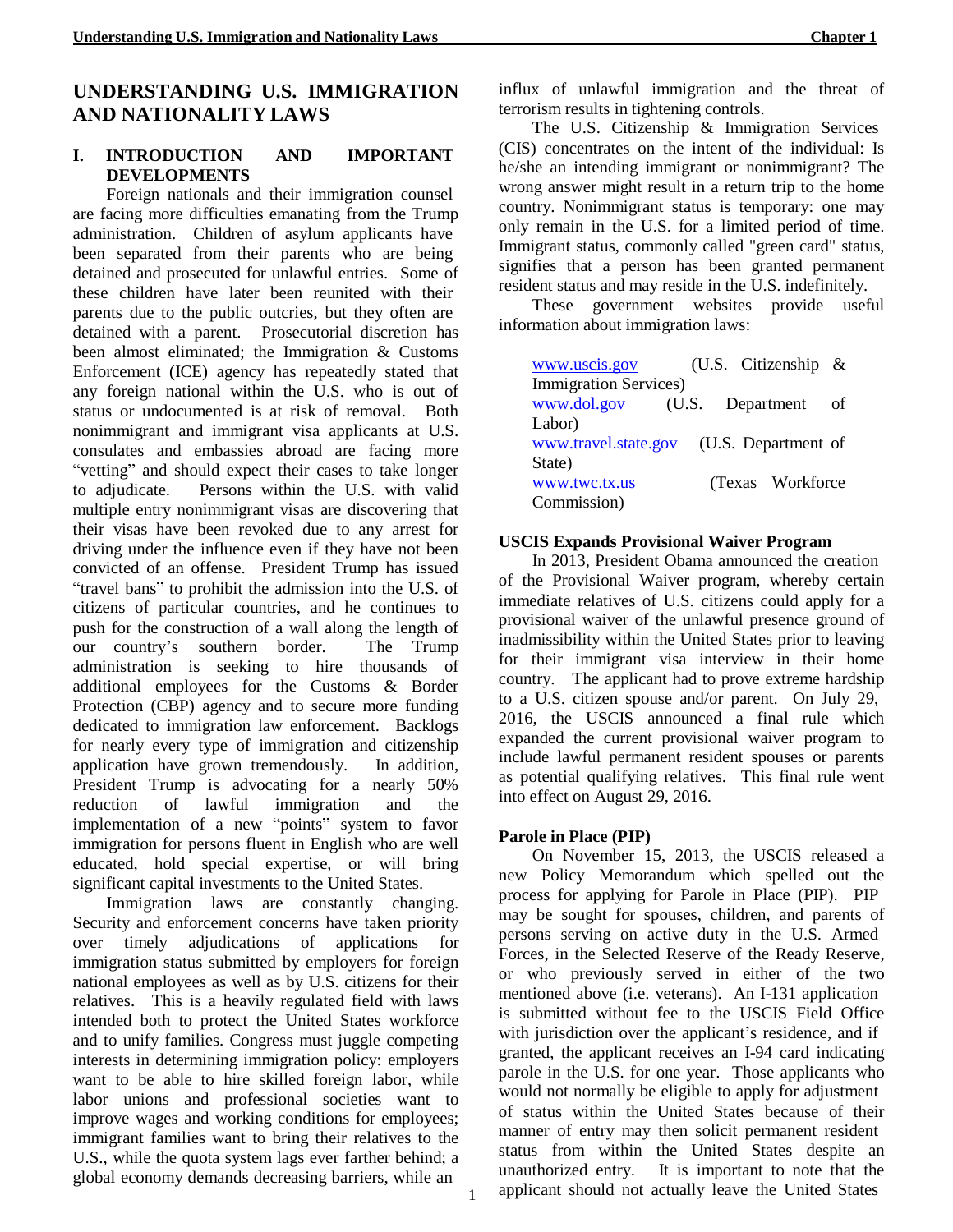## **DOMA: Defense of Marriage Act Declared Unconstitutional**

Perhaps the most significant development in 2013 was that Section Three of the Defense of Marriage Act (DOMA) was declared unconstitutional by the U.S. Supreme Court on June 26, 2013. This meant that the federal government began to recognize the legal marriages of same-sex couples. Same-sex couples in committed relationships who were married in a state or country that recognizes such marriages can now receive a variety of federal protections, including the right to seek permanent resident status for foreign-born spouses of U.S. citizens, even if living in another state [that does not recognize same-sex marriages].

Even more significant was the Supreme Court ruling on June 26, 2015 legalizing same-sex marriages across the United States. Thirty-six states and the District of Columbia already recognized gay marriage, but this Supreme Court ruling required the remaining fourteen states to lift any bans against gay marriage that were in place.

#### **Deferred Action for Childhood Arrivals**

There was one very significant immigration law development in 2012. On June 15, 2012, President Obama announced that many children whose parents brought them into our country prior to age sixteen would be eligible for some immigration benefits. Deferred Action for Childhood Arrivals (DACA) provides eligible applicants a two-year Employment Authorization Document (EAD) and many of the earlier DACA recipients are now renewing their EADs for a third time. Qualified applicants must have entered the U.S. prior to age 16, have been younger than 31 on June 15, 2012, and have been continuously present in the U.S. for at least 5 years. They must have either served in the military or be enrolled in school or have graduated from high school or obtained a GED. In addition, they must not have been convicted of a felony, three misdemeanors, or any "significant misdemeanor." Driving under the influence is considered to be a significant misdemeanor. There are presently nearly 800,000 recipients of DACA.

The Trump Administration on September 5, 2017 rescinded the DACA program. No initial DACA applications are being accepted. Due to federal court litigation, DACA recipients are currently being permitted to renew both the period of deferred action and their employment authorization documents (EADs). The USCIS is not accepting any new applications for a DACA Advance Parole (travel) document.

Federal court litigation initiated by Texas and six other states is seeking to completely terminate the DACA program.

#### **II. IMMIGRANT STATUS: EMPLOYMENT- BASED**

Generally either a close family relative or an employer must sponsor someone for immigration. The first method relies on a close tie to a U.S. citizen or permanent resident. If a foreign national does not have such a relative, he/she might qualify under one of the employment-based categories. Currently the Immigration & Nationality Act sets an annual limit of 226,000 immigrant "preference" numbers for family-based categories, and 143,949 immigrant "preference" numbers for employment-based categories. The per-country limit for preference immigrants is now 25,896.

## **Employment-Based Categories**

- 1 st Preference: Extraordinary Ability Outstanding Professors & Researchers Managers & Executives
- 2 nd Preference: Advanced Degree Professionals Exceptional Ability
- 3 rd Preference: Professionals (Bachelors degree) Skilled Workers (two years training) Other Workers (unskilled)
- 4<sup>th</sup> Preference: Special Immigrants (religious workers)
- 5<sup>th</sup> Preference: Immigrant Investors

## **A. First Preference**

The First Preference is for "priority workers" and includes individuals of extraordinary ability, outstanding professors or researchers, and certain executives and managers of multinational corporations. Because Congress regards them as priority workers, they are exempt from Department of Labor requirements for labor certification.

## 1. Extraordinary ability

The first subgroup of the priority worker category is reserved for applicants with extraordinary ability in the sciences, arts, education, business, or athletics. The CIS considers "extraordinary ability" to be a level of expertise indicating that the individual is one of a few who have risen to the top of his/her field. The petitioner must demonstrate extraordinary ability through extensive documentation showing sustained national or international acclaim, and that the foreign national's achievements have been recognized by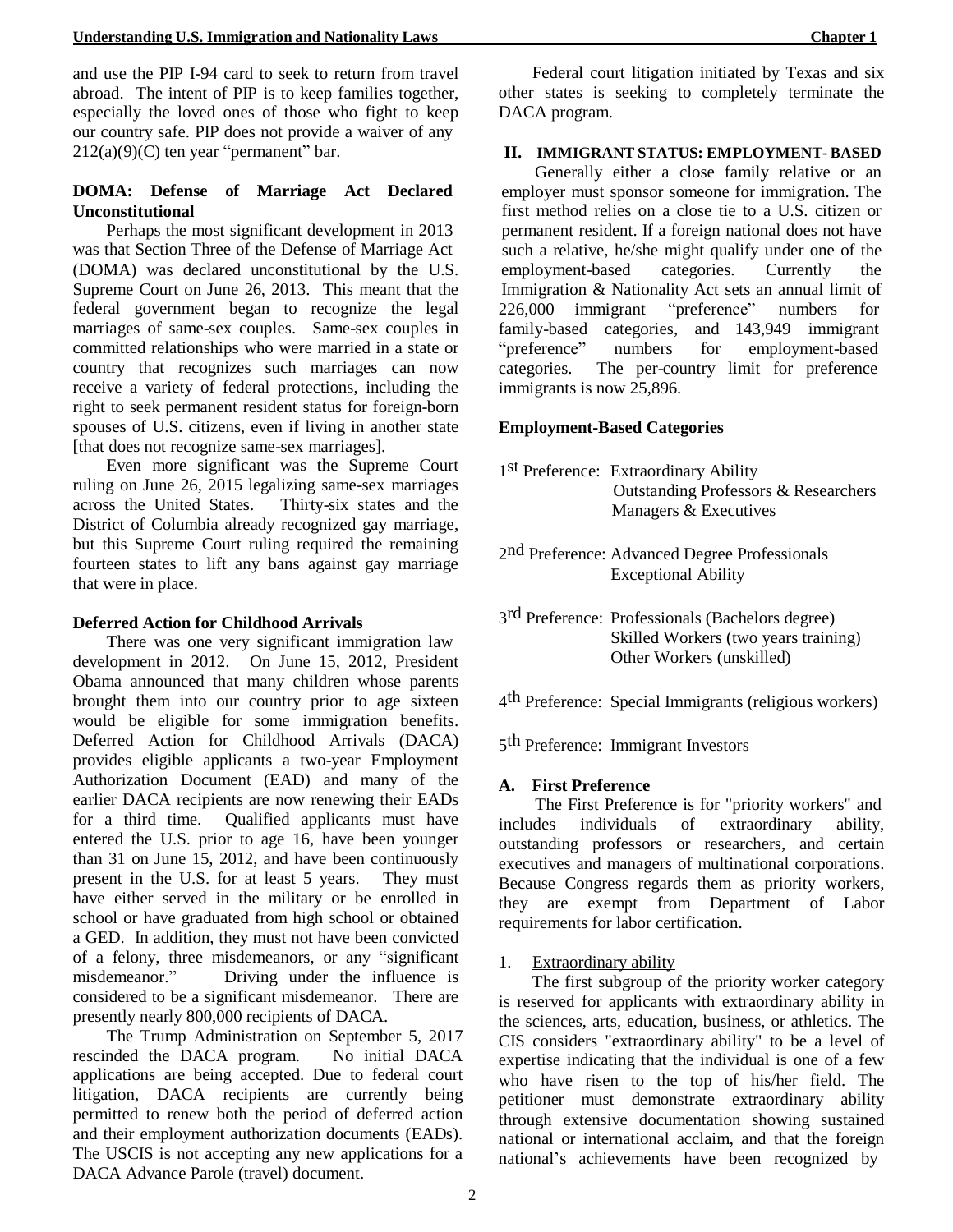others in the field of expertise. The regulations provide a list of criteria for guidance, which are summarized below:

- Major prizes or awards.
- **EXECUTE:** Memberships in organizations that require outstanding achievement.
- Cites to or articles about the individual's work.
- Participation as a judge of the work of others.
- Evidence of original scientific, scholastic, artistic, athletic or business-related contributions.
- Authorship of scholarly articles.
- Artistic exhibitions or showcases.
- Performance in a leading or cultural role for organizations that have a distinguished reputation.
- High salary in relation to others in the field.
- Commercial success in the performing arts.
- Other comparable evidence.

#### 2. Outstanding Professors or Researchers

The second subgroup of the priority worker category is reserved for certain professors or researchers who are internationally recognized as being outstanding in specific academic areas. The applicant must have at least three years teaching or research experience. Under certain conditions the CIS will count teaching or research experience gained while working toward an advanced degree. The individual must either be (a) in a tenure-track position teaching or conducting research at a university, or (b) in a research position with a private employer who employs at least three full-time researchers and who has achieved documented accomplishments in the academic field.

As with extraordinary ability, the petitioner must demonstrate outstanding ability through extensive documentation showing international recognition in the field. The regulations provide a list of criteria for guidance, which are similar to extraordinary ability:

- Major prizes or awards.
- **EXECUTE:** Membership in organizations that require outstanding achievement.
- Cites to or articles about the individual's work.
- Participation as a judge of the work of others.
- Evidence of original scientific research.
- Authorship of scholarly articles or books

#### 3. Multinational Executives and Managers

The third subcategory of priority workers is reserved for certain executives and managers of multinational companies. To be eligible the manager or executive must have been employed at least one of the three preceding years by the overseas parent, subsidiary, affiliate, or branch of the U.S. employer. They must have filled a position in a managerial or executive capacity for at least one year, and be coming to the U.S. to fill a position in a similar capacity.

The petitioner must document that the proper relationship exists between the two entities. In some cases a joint-venture may be acceptable to the CIS. In situations where there is less than 50% ownership, there might be equal control and veto power. The CIS definition of "managerial capacity" includes both managers of an organization and managers of a function; however, first line supervisors are not considered managers unless the employees they supervise are also professionals.

#### **B. Second Preference**

The Second Preference category includes members of the professions holding advanced degrees, and those who have exceptional ability in the sciences, arts or business. The CIS regulations define a profession as an occupation that requires at least a Bachelor's degree to enter into the field. An employee seeking to enter in this category must obtain a labor certification from the Department of Labor unless the CIS determines that a waiver of the labor certification requirement would be in the "national interest." A labor certification certifies that the employment of the foreign worker in a particular position will not adversely affect the U.S. labor market.

#### 1. Advanced Degree

This subcategory requires the professional to have at least a Master's degree or equivalent. An advanced degree means any degree higher than a Baccalaureate degree. The CIS will also consider an applicant who has a Baccalaureate degree plus five years of progressive experience in the profession to be equivalent to a Master's degree. Note that to require five years of experience in a job offer for purposes of labor certification may conflict with minimum job standards set by the Department of Labor. For this reason it may not always be possible to include an individual's full experience to meet the advanced degree category.

## 2. Exceptional Ability

This subcategory is reserved for those who have "exceptional ability" in the sciences, arts or business, and who will substantially benefit prospectively the national economy, cultural or educational interests, or welfare of the United States. The CIS is looking for a level of expertise significantly above that ordinarily encountered in the field. It is lower than the "extraordinary ability" standard, and has different guidelines:

- **•** Degree relating to area of exceptional ability.
- Ten years of experience.
- Professional license.
- High salary in relation to others in the field.
- Membership in professional associations.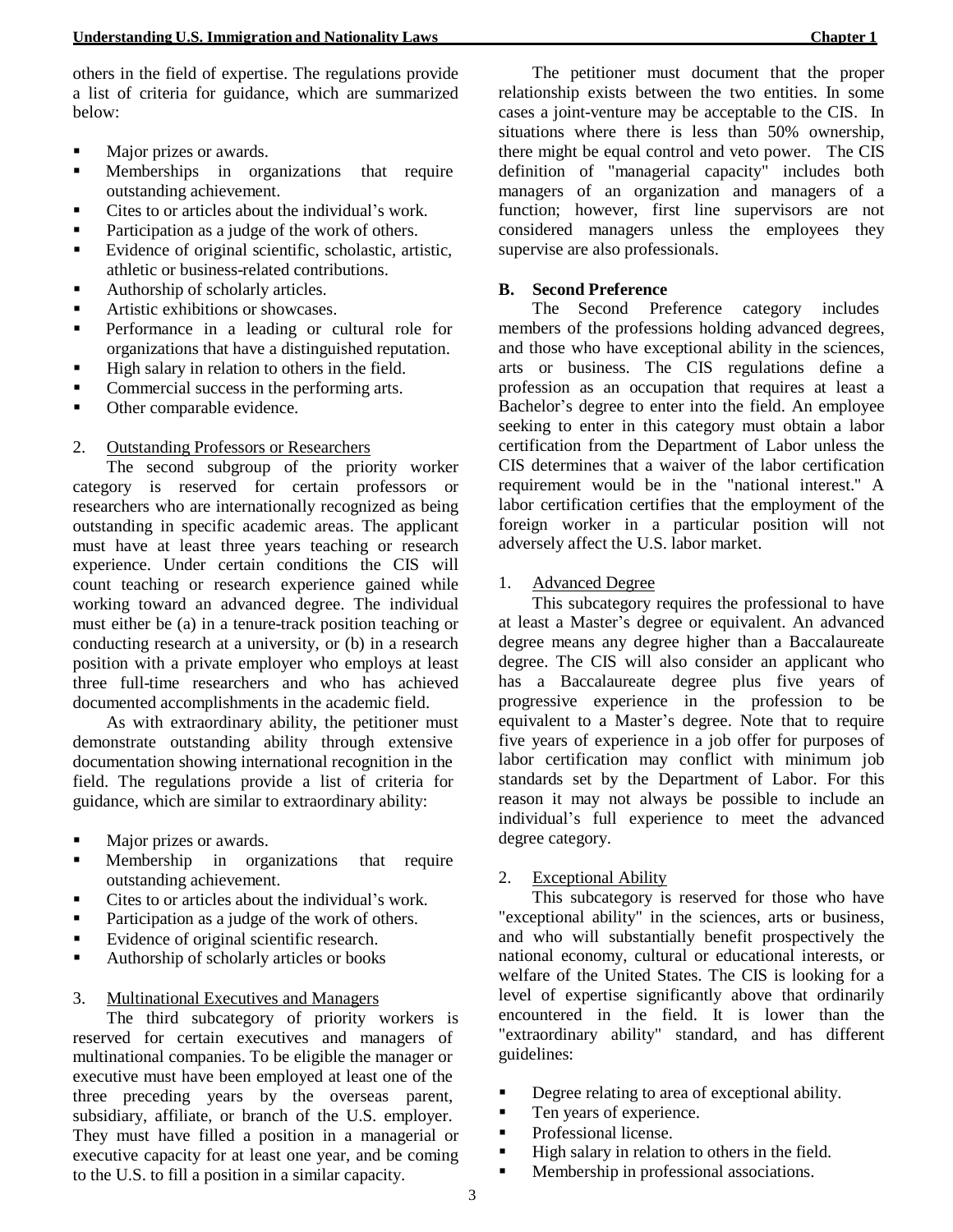- Recognition for achievements and significant contributions.
- Other comparable evidence.

#### **C. Third Preference**

The Third Preference category includes professionals who hold a Baccalaureate degree (or foreign degree equivalency); skilled workers capable of performing a job requiring at least two years of training or experience; and "other workers," who are defined as those who work in positions requiring less than two years of training or experience. Visas are equally available to professionals and skilled workers under this category. Congress has limited the quota for "other workers" to only 10,000 per year. All employees seeking to enter in the Third Preference category must obtain a labor certification from the Department of Labor.

#### **D. Fourth Preference**

The Fourth Preference category is for Special Immigrants, which primarily includes ministers and religious workers. To be eligible, the applicant must have been a member of a religious denomination that has had a bona fide non-profit religious organization in the U.S. for at least the two years immediately preceding the application. The applicant must be entering the United States to work (1) as a minister of religion, (2) for the organization in a religious capacity, or (3) for the organization or a related tax-exempt entity in another professional capacity. The applicant must have been carrying on such work as a minister, professional or other worker for at least two years preceding the application. The applicant must have at least a Baccalaureate degree to qualify as a religious professional. A combination of experience and education may not be substituted for a Baccalaureate degree.

#### **E. Fifth Preference**

The Fifth Preference category is for foreign investors. It allows conditional residency for a person who invests \$1 million (or under certain circumstances \$500,000) in a new commercial enterprise that employs ten full-time U.S. workers. The investor must directly manage the business or at least be involved through policy formation. A "new commercial enterprise" includes creating a new business, purchasing a business and reorganizing it, or expanding an existing business by forty percent. The investment might be in cash or cash equivalents, equipment, inventory, or other tangible property. Indebtedness secured by the assets of the entrepreneur might also be considered part of the investment.

#### **III. LABOR CERTIFICATION**

For most employees, labor certification will be a prerequisite for obtaining employment-based permanent residence. The Immigration & Nationality Act requires that most foreign nationals who seek to enter the U.S. to perform skilled or unskilled labor are not admissible unless the U.S. Secretary of Labor certifies that there are not sufficient U.S. workers available for the position, and that employment of the foreign national will not adversely affect the wages and working conditions of similarly employed U.S. workers.

The labor certification program for the permanent employment of aliens in the U.S. is administered by the Dept. of Labor's Employment & Training Administration (www.doleta.gov).

## **How does it work?**

The labor certification process involves a test of the labor market to ensure that the employer is not overlooking minimally qualified U.S. workers for the position. The employer must perform certain recruitment steps, evaluate each applicant's background, and determine whether any are qualified for the position. Upon conclusion of the recruitment activities, the employer must prepare a recruitment report and file an Application for Permanent Employment Certification (ETA Form 9089) with one of the ETA's National Processing Centers. In order to ensure that U.S. workers will not be adversely affected by the foreign worker's employment, the employer must offer a salary that meets at least the "prevailing wage" as determined by the U.S. Department of Labor. Employers may also submit private surveys for consideration, but there are stringent criteria governing how the survey was conducted, its sampling size, and how the median or mean wage was calculated.

## **Who must be considered?**

The employer must consider any U.S. workers who apply for the position, but does not need to consider non-U.S. workers (e.g., F-1 students and H-1B temporary workers). The employer must determine the minimum job requirements for education and experience, but may not tailor these job requirements to the foreign worker's background or include unduly restrictive job requirements or duties in the job description. The ETA's Certifying Officer will utilize the O\*NET (www.onetcenter.org) to evaluate and determine if the employer's stated job requirements and duties are normal to the occupation involved. The O\*NET is based upon the Standard Occupational Classification (SOC) system used by Federal statistical agencies to classify workers into occupational categories for the purpose of collecting, calculating, or disseminating data.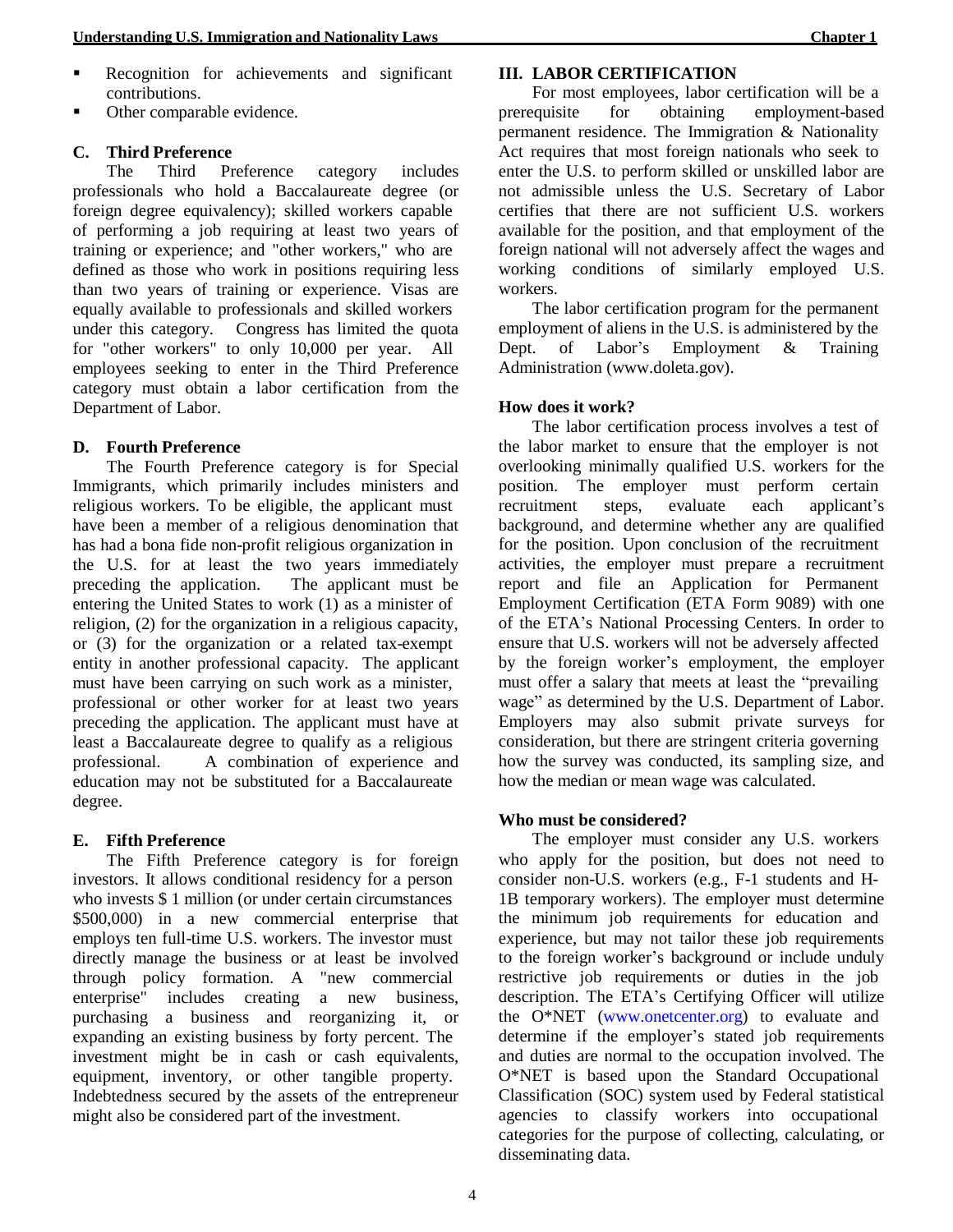As a general rule, the employer may not include as a requirement any experience which the foreign worker has gained in the same or similar position with the firm, nor require knowledge or skills that could only be obtained in-house with the firm's products or services. Any special requirements, such as a foreign language, must be thoroughly documented as business necessity. This labor market test is structured to determine if there are any *minimally qualified*  candidates available for the position—it is not relevant to the Certifying Officer that the incumbent foreign worker is the best qualified of the candidates. U.S. candidates may be rejected for only lawful job-related reasons, i.e., they do not meet the stated minimum education/experience requirements, or it is clear from their backgrounds that they would not be able to perform the job duties. The Certifying Officer will consider an applicant qualified if he/she could learn the necessary job skills within a reasonable period of onthe-job training.

#### **What must be done under PERM?**

PERM stands for Program Electronic Review Management system. After conducting the required recruitment and evaluating the candidates, the employer will usually submit electronically the ETA9089 application to the National Processing Center. On the application the employer will attest to the job requirements, the recruitment steps, the prevailing wage, and that no qualified candidates could be found. The application should be reviewed within sixty days and a determination made to either conduct an audit or to certify the employer's application. If an audit is required, then the employer must submit the ads, postings, resumes, and recruitment report to the Certifying Officer within thirty days. The Certifying Officer will conduct random audits to ensure the integrity of the program.

Under PERM, the employer will post a notice onsite for ten consecutive business days, and conduct six recruitment steps. These steps will involve the following:

- (1) Job ad in Sunday newspaper classifieds,
- (2) Second job ad in Sunday paper or in an appropriate professional journal, and
- (3) Job order with the state workforce agency for thirty days.

The employer must select three additional recruitment steps from these alternatives:

- a) Job Fairs
- b) Employer's Web Site
- c) Job Search Web Site (other than employer's)
- d) On-Campus Recruiting
- e) Trade or Professional Organizations
- f) Private Employment Firms
- g) Employee Referral Program with Incentives
- h) Campus Placement Offices
- i) Local and Ethnic Newspapers
- j) Radio and Television Ads

The ad or posting must contain the company name, direct applicants to report or send resumes to the employer, provide enough detail to adequately apprise the potential applicants of the job opportunity, and indicate the area of employment if not apparent from the employer's address. Upon conclusion of the recruitment steps, the employer will review the resumes, conduct any interviews necessary to better ascertain a candidate's qualifications, and prepare a recruitment report summarizing the results. The recruitment report will describe the recruitment steps undertaken and the results achieved, the number of hires (if any) and the number of applicants rejected (categorized by the lawful job related reasons for such rejections). In the event of an audit, the Certifying Officer may request the U.S. workers' resumes or applications (sorted by the reasons the workers were rejected).

An approved labor certification is valid only for the specific job opportunity and for the area of intended employment stated on the application. The labor certification can no longer be used if it is not filed within 180 days of approval with an employer petition (I-140) submitted to the US CIS. The ETA may revoke a labor certification if they discover that there has been fraud or willful misrepresentation in the process.

## **IV. NONIMMIGRANT STATUS**

Nonimmigrants may remain in the U.S. for only a temporary period of time and are restricted to the activity consistent with their visas. Nonimmigrants are expected to depart the U.S. by the expiration date on their I-94 entry/departure cards unless they have filed for an extension. There can be serious legal consequences for anyone who overstays his/her authorized period of admission. The following is a description of some of the commonly used employment or business-related visas:

## **A. F-1 Student**

An F-1 student is usually granted "Duration of Status" which is the period required to complete the program of study, plus any authorized period of practical training. Students are expected to maintain a full-time course load. Eligibility to work includes part-time employment on-campus (full time during break periods). Off-campus employment based on economic hardship can be authorized by the CIS if a student can verify that the hardship is based on unforeseen circumstances. Both hardship authorization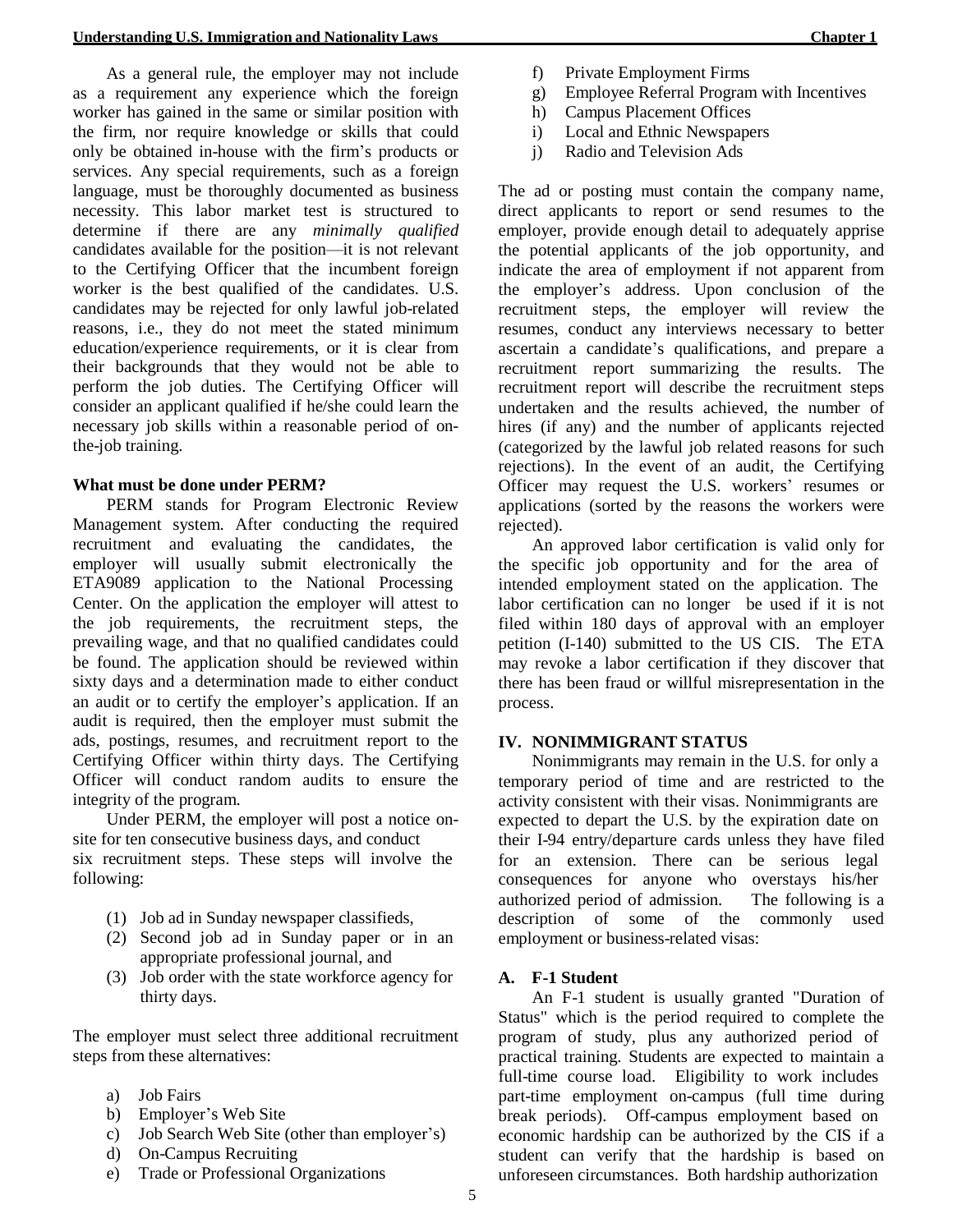and practical training are available only after a student has been enrolled full-time for a consecutive ninemonth period.

There are two types of practical training: curricular and optional. Curricular practical training (CPT) may be authorized by a Designated School Official (DSO) during the student's course of study, and may include internships, cooperative education programs, work/study programs, or practicums. The employment training offered must be integral to the student's curriculum. Optional practical training (OPT) is authorized by the CIS upon completion of the student's studies. This employment should relate to the student's major area of study. One important caveat: if the F-1 student has used twelve or more months of full-time curricular practical training, then he/she will normally be ineligible for optional practical training after graduation. Most science, technology, engineering or math (STEM) graduates are eligible to seek a two year extension of OPT if the employer joins the E-Verify program and has an appropriate training and supervision plan.

F-1 students, M-1 vocational students, and J-1 exchange visitors are closely monitored by educational institutions and the CIS under the Student and Exchange Visitors Information System (SEVIS) mandated by the U.S.A. Patriot Act.

## **B. J-1 Exchange Visitor**

The J-1 category includes certain students as well as visiting scholars, corporate trainees, professors, research assistants, and other field specialists. The J-1 program is administered by the U.S. Department of State. As with F-1 students above, J-1 students may be eligible for incidental on-campus employment if their school is also their program sponsor. For students on another sponsor's program, that sponsor would need to authorize any on-campus employment. The Responsible Officer (RO) can authorize off-campus employment based on hardship or academic training. The academic training is available during or after the student's academic program for a maximum of 18 months based on an employment offer in the field of study. Bona fide post-doctoral positions allow up to 36 months of academic training. Many (but not all) exchange visitors are obligated to a two-year foreign residence in their home country prior to seeking an H-1B specialty worker or immigrant status in the U.S. Sometimes waivers of this requirement are not granted even if the foreign national marries a U.S. citizen and has U.S. citizen children.

## **C. B-1 Business Visitor**

The B-1 visa is intended for business trips to the U.S. to conduct business on behalf of a foreign employer. The B-1 visitor may not be employed to work for a U.S. employer. Permitted B-1 activities

include business meetings, conferences or seminars, contract negotiations, consultations, litigation, sales calls, plant tours, market research, contract or warranty follow-up, and formal classroom training (but not on-the-job training). Tourists are eligible to seek B-2 visitor visas.

## **D. Visa Waiver Program**

The visa waiver program may be used for the same purposes as a B-1 business visitor or B-2 tourist visa. This program waives the requirement to first obtain a visa at a U.S. consulate. Instead, the visitor may fly to the U.S. and apply at an inspection point for entry into the U.S. The immigration inspector will make an immediate decision and there is virtually no appeal of a negative decision. This program is only for visitors from certain countries where there has been traditionally low fraud. Entry will be authorized for ninety days, and no extensions or changes of nonimmigrant status are allowed (except for "immediate relatives" of U.S. citizens who might be eligible to seek immigrant status).

## **E. TN Status**

The TN category arose from the North American Free Trade Agreement (NAFTA). Individuals from Canada or Mexico must qualify under one of the occupations listed in the treaty. Some of the professions listed include engineers, architects, accountants, economists, computer systems analysts, foresters, graphic designers, mathematicians, research assistants, and scientific technicians/technologists. A Canadian may apply at an international airport or border post for TN status; however, Mexicans must first obtain a visa from a U.S. consulate. TN status is approved for up to three years, and may be extended by the CIS.

## **F. H-1B Specialty Worker**

The H-1B category is for workers in specialty occupations, which means an occupation that normally requires attainment of at least a Bachelor's degree. Generally one must have a degree in the specialty to qualify, or the degree equivalent. Positions in education, engineering, accounting, finance, and research are normally considered professional. For nontraditional professions, the CIS will look to the complexity or uniqueness of the job duties, and whether a degree requirement is common to the industry.

An employer must file a Labor Condition Application (LCA) with the U.S. Department of Labor (DOL) attesting that the hiring of H-1B workers will not adversely affect the wages and working conditions of other U.S. workers in the same position at that location. The employer must determine the "prevailing" wage for the region, and attest that the wage offered to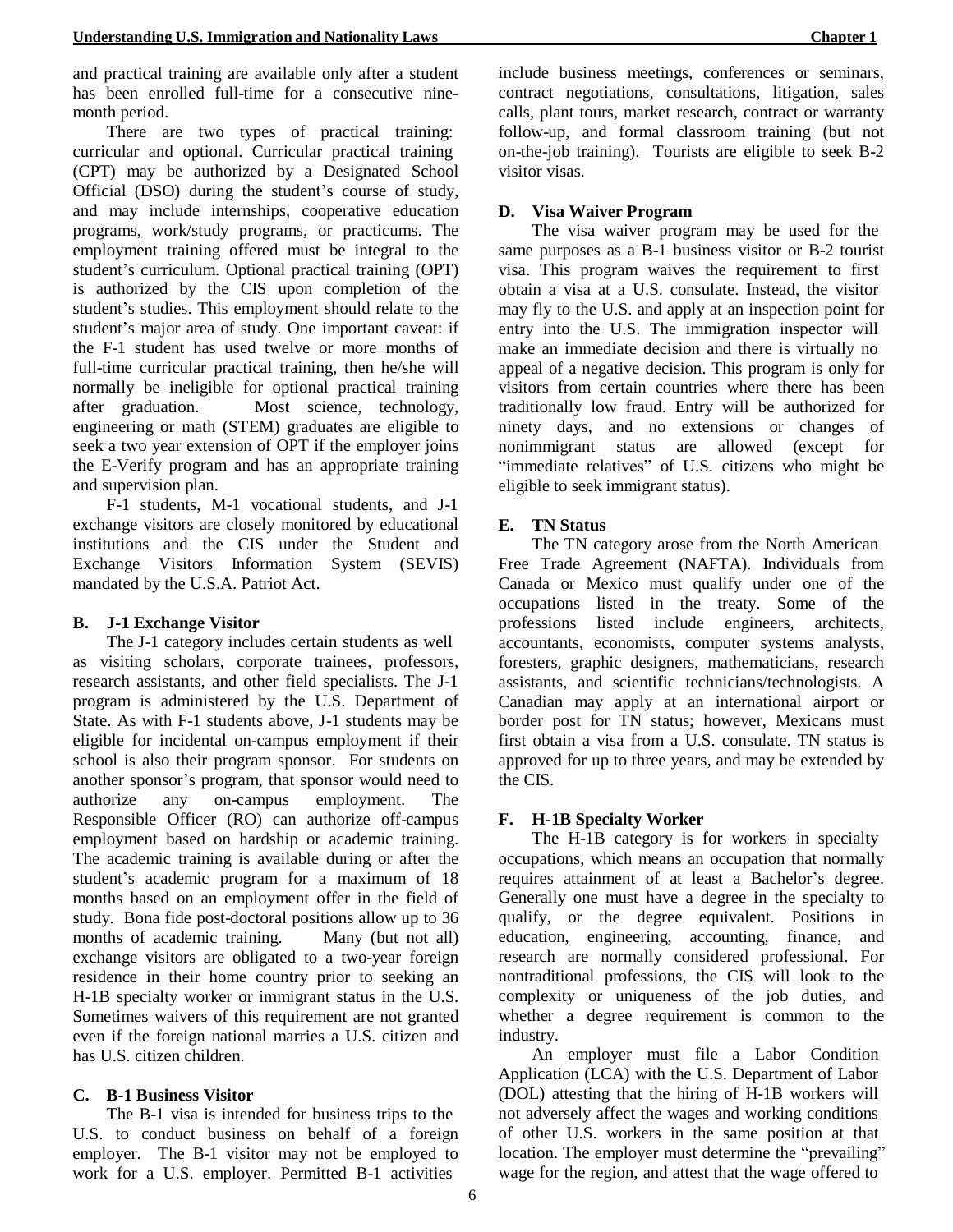the foreign national is the higher of the "actual" and of the "prevailing" wage. Notice must be posted on-site, and an LCA file maintained for public inspection.

There is a numerical limit on the number of H-1Bs issued each year. The employer must plan well in advance of hiring an H-1B nonimmigrant worker because the annual allotment of H-1B numbers is used up soon after applications are accepted for the upcoming fiscal year. The H-1B petition can be approved for three years, and extended for an additional three years for a maximum stay in the U.S. of six years. Section 11030 of the 21st Century Department of Justice Appropriation & Authorization Act allows an H-1B employee to obtain extensions beyond the traditional six-year limit if an alien labor certification has been pending for over one year. If a PERM labor certification has been obtained and an employer's I-140 immigrant petition approved, an H-1B worker who has used up the traditional six-year limit could seek a three year extension if no immigrant visa numbers are available. A person with an H-1B might be "portable" to a new employer once a LCA is filed with the DOL and a petition filed with the CIS. An additional \$1410 fee can be paid to the CIS for "premium processing" so that the CIS will adjudicate an H-1B (or L-1) petition within 15 days (or at least issue a request for more evidence needed to promptly adjudicate such a petition).

#### **G. L-1 Intracompany Transferee**

The L-1 category allows multinational corporations to temporarily transfer certain employees to their U.S. facilities. The threshold requirement is that the employee has worked for the company for at least one year (in the last three) prior to transferring to the United States.

An L-1 petitioner must document that a qualifying relationship exists between the U.S. company and its foreign parent, subsidiary, affiliate or branch. The general rule is that one company must have effective control of the other. The CIS will consider joint ventures or situations where there is less than majority ownership but effective control of the other, such as by veto power.

There are two types of L-1s: the L-1A for managers and executives, and the L-1B for those who have "specialized knowledge" of the company's product or an advanced level of knowledge of processes and procedures of the company. The CIS definition of managerial capacity includes management of an organization or management of a function of the company. This category does not include front line supervisors unless the employees they supervise are other professionals.

Usually an L-1 petition may be initially approved for three years, and extended in two-year increments.

An L-1A manager/executive may normally stay a maximum of seven years in the U.S.; an L-1B "specialized knowledge" professional may stay a maximum of five years.

The usual procedure is to file an individual L-1 petition with the CIS. For larger companies with many transferees each year, there is an option to file for a blanket L-1 petition approval. Upon approval of a blanket petition, individual petitions no longer need be filed with the CIS, thus cutting processing times. CIS processing times for individual L-1 petitions can be several months. An additional \$1410 fee can be paid to the CIS for "premium processing" so that the CIS will adjudicate an L-1 (or H-1B) petition within 15 days (or at least issue a request for more evidence needed to promptly adjudicate such a petition).

## **H. O-1 Extraordinary Ability**

The O-1 category is for aliens with extraordinary ability in the sciences, arts, education, business, or athletics. Generally extraordinary ability means a level of expertise indicating that the individual is one of a small percentage who has risen to the top of his/her field. The CIS guidelines for proving "extraordinary ability" under this category are virtually the same as those for the First Preference "extraordinary ability" petitions:

- Major prizes or awards.
- Membership in organizations which require outstanding achievement.
- Cites to or articles about the individual's work.
- Participation as a judge of the work of others.
- Evidence of original scientific, scholarly, or business-related contributions.
- Authorship of scholarly articles.
- Employment in a critical or essential capacity for an organization or establishment that has a distinguished reputation.
- High salary in relation to others in the field.

## *Criteria for artists:*

- Perform services as a lead/starring participant in a production or event with a distinguished reputation.
- National or international recognition for achievements.
- Commercial or critically acclaimed success.
- Significant recognition from critics, experts, or government agencies.
- High salary in relation to others in the field.

## **I. E-2 Treaty Investor & E-1 Treaty Trader**

Nationals of over forty countries with an appropriate treaty might qualify for a nonimmigrant treaty trader or treaty investor visa. A treaty trader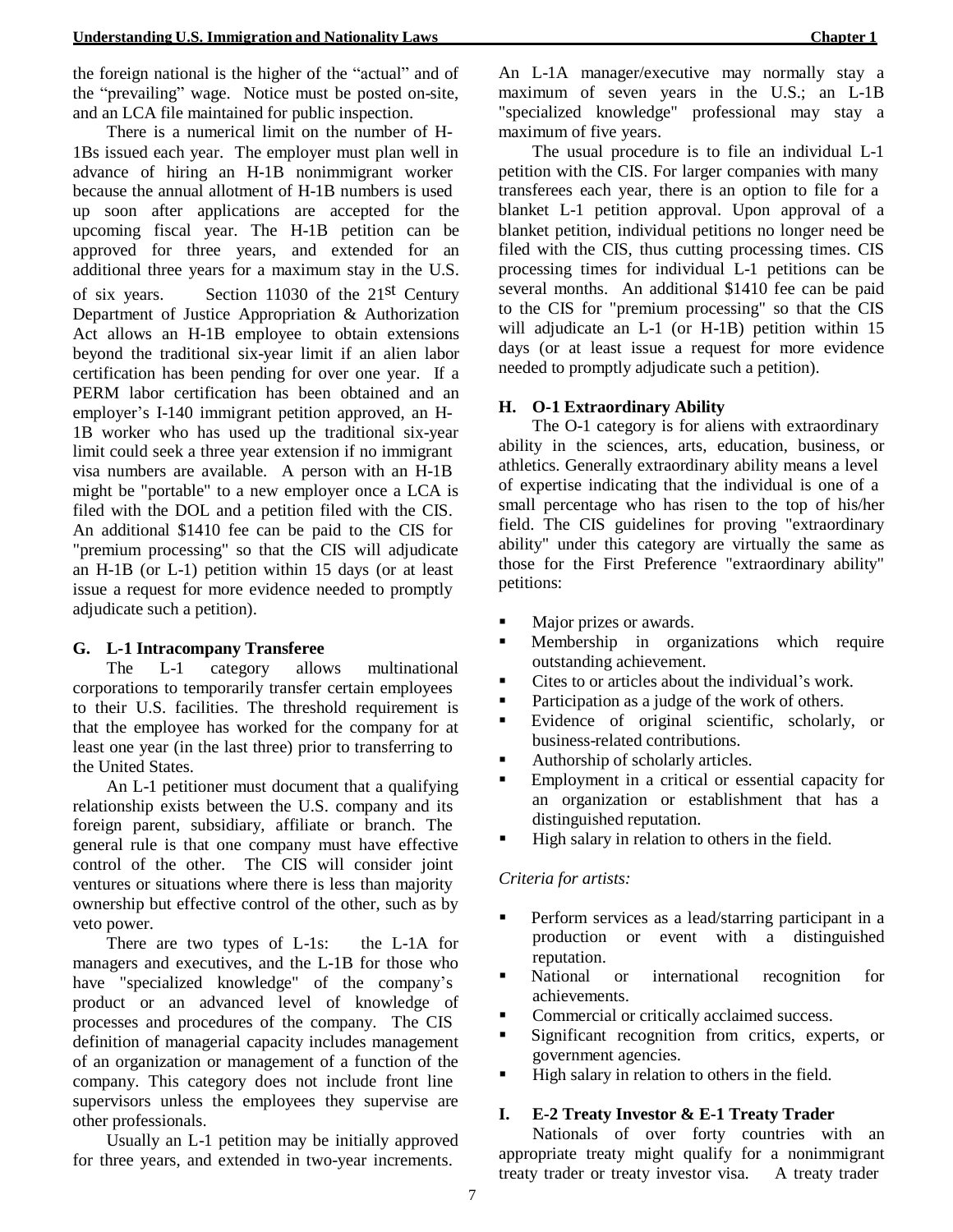normally is involved with an exchange of goods or services between his/her country and the United States. A treaty investor must invest a "substantial" amount of capital into a business enterprise that he/she will personally develop and direct. The treaty investor must place the funds at risk, have other resources, and not merely invest a marginal amount of capital into the business for the purpose of earning a living for the investor and his/her family. The amount of the investment is not defined but rather depends on the nature of the enterprise.

#### **J. Other Types of Employment-Based Nonimmigrant Visas**

There are many other types of employment related nonimmigrant visas for qualified foreign nationals who will be employed in particular positions. These categories include but are not limited to: A visas for diplomats and their dependents, D visas for crewmen, H-2A visas for seasonal agricultural workers, H-2B visas for temporary skilled or unskilled laborers, I visas for international media representatives, M visas for vocational students, P visas for athletes and group entertainers, Q visas for participants in international cultural exchange programs, and R visas for certain religious workers.

#### **V. DEVELOPMENTS AFFECTING EMPLOYMENT-BASED CASES A. Department of Homeland Security**

The Homeland Security Act of 2002 (Pub. L. No. 107-296, 116 Stat. 2135) moved both immigration enforcement and adjudication services from the now defunct Immigration & Naturalization Service into a new Department of Homeland Security. Security and enforcement concerns continue to take priority over timely adjudications of applications for immigration benefits submitted by employers for foreign national employees and by U.S. citizens and residents for their relatives.

The Department of Homeland Security includes three distinct immigration agencies. Customs and Border Protection (CBP) focuses on the movement of goods and people across our borders. Immigration and Customs Enforcement (ICE) focuses on the interior enforcement of immigration and customs laws. Citizenship and Immigration Services (CIS) is responsible for adjudications of visa petitions and applications for naturalization, asylum, or refugee status. The immigration courts remain under the Executive Office for Immigration Review of the U.S. Department of Justice.

## **B. Employment Authorization for Dependent Spouses**

Legislation now allows E-2 spouses of treaty traders and treaty investors, as well as L-2 spouses of L-1 intracompany transferees, to work and obtain employment authorization documentation from the CIS. In addition, the final rule allowing employment authorization for certain H-4 dependent spouses was implemented on May 26, 2015; however, the current administration is seeking to terminate H-4 employment authorizations.

# **C. Premium Processing**

An additional \$1410 fee can be paid to the CIS for "premium processing" so that the CIS will adjudicate an H-1B, O-1, L-1, or certain other types of nonimmigrant petitions within 15 days (or at least issue a request for more evidence needed to promptly adjudicate such a petition). In 2017, premium processing for H-1B petitions was temporarily suspended due to increased workloads from the H-1B numerical "cap-subject'" petitions.

Premium processing is available for most employer I-140 Immigrant Petitions for Alien Worker. Presently the CIS will not accept premium processing for multinational manager or for national interest waiver petitions.

# **D. Extensions of H-1B Nonimmigrant Status**

Section 11030 of the 21<sup>st</sup> Century Department of Justice Appropriation & Authorization Act allows an H-1B nonimmigrant employee to obtain extensions beyond the normal maximum time limits if an alien labor certification has been pending for over one year or if an I-140 petition was approved and visa numbers are unavailable.

## **E. Monitoring of International Students**

F-1 academic students, M-1 vocational students, and J-1 exchange visitors are closely monitored by educational institutions and the CIS under the Student and Exchange Visitors Information System (SEVIS) mandated by the U.S.A. Patriot Act.

## **F. Protecting Immigration Benefits for Children**

The Child Status Protection Act amended the Immigration & Nationality Act on August 6, 2002. Children of foreign nationals seeking U.S. permanent resident status previously lost the opportunity to immigrate with their parents if they reached age twenty-one while waiting for the CIS to adjudicate pending immigration applications. Fairly complicated rules essentially require the CIS and U.S. consular officers to establish such a child's age as the date of filing and not the date of adjudication of the application for permanent resident status.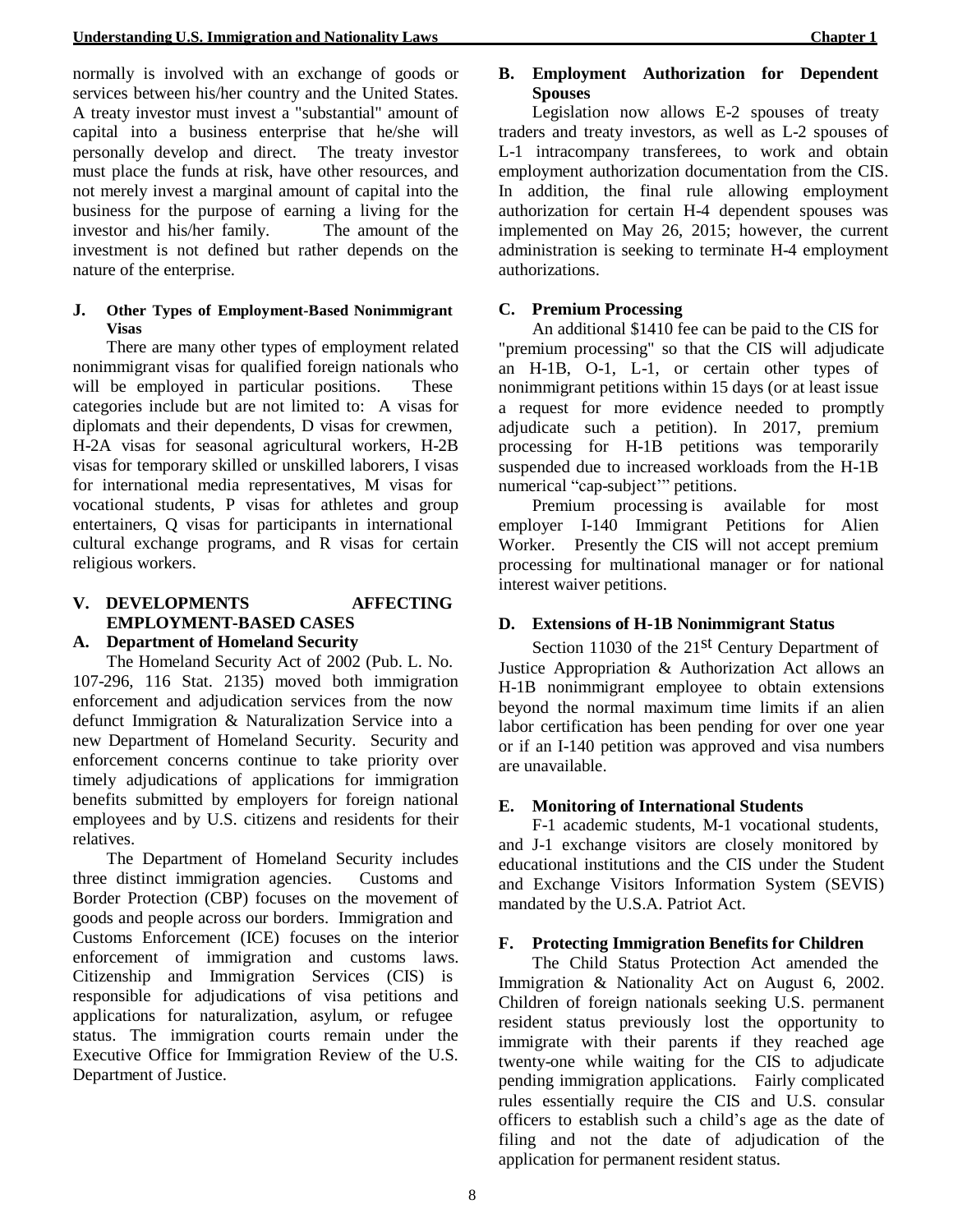## **G. Address Change Notification Requirements**

The CIS requires all foreign nationals, including permanent residents, to report any change in address within ten days of moving. Failure to provide notification is a misdemeanor offense that could result in a fine and/or sentence. If the failure to provide notice is found to be willful, the alien could be removable from the U.S. The form to use for an address change is the AR-11 which is available in the Immigration Forms tab on the CIS website at: [http://www.uscis.gov](http://www.uscis.gov/)

#### **H. Additional Security Clearances**

Due to the terrorist attacks of  $9/11$ , and to enhanced computer technology, many additional security checks must be completed before the CIS or U.S. consular officials will approve nonimmigrant visas, immigrant status, or naturalization for U.S. citizenship. Employers have seen and will probably continue to see longer delays before foreign national workers and their dependents will be able to enter the U.S. or obtain extensions of status. Congress passed the Enhanced Border Security and Visa Entry Reform Act of 2002, which included a new security system known as CHIMERA. Many other laws seek to coordinate security clearances between the CIA, FBI, CIS, CBP, ICE, Department of State, and other agencies. The move of all immigration functions into the Department of Homeland Security sought to coordinate these new security clearances; however, applications and petitions for employment authorization and other benefits continue to be delayed.

## **I. Employer or Job Changes While Immigration Applications Pending**

Downturns in the economy trigger new problems for employers as well as foreign national employees. The U.S. Department of Labor issued requirements relating to applications for permanent alien labor certifications in situations when the employer has laid off workers during the prior six months as well as when there have been layoffs in a particular industry. If the employer has terminated workers, the employer must provide documentation about the number of workers laid off in the particular occupation and provide lawful, job related reasons that any laid off workers were rejected for the position for which certification is sought. Laid off foreign national employees often must scramble to change to another nonimmigrant immigration status, if eligible, or seek to take advantage of the H-1B portability provisions. A useful change allows an intending immigrant whose adjustment of status application has been on file for over 180 days to transfer to a "same or similar" position with another employer without abandoning the pending immigration applications if the employer's I-140 petition has been approved. A more recent

provision allows an H-1B worker a 60-day grace period to find an appropriate new employer, seek a change of status, or leave the U.S.

#### **VI. FAMILY BASED IMMIGRANT STATUS**

The immediate relatives of U.S. citizens do not come under the quota system, so immigrant visas are always available. "Immediate relatives" are defined as spouses of U.S. citizens, parents of U.S. citizens over the age of 21, and unmarried children (under the age of 21) of U.S. citizens. Note that the spouse of a U.S. citizen will only be granted "conditional" permanent resident status for an initial two years if the couple has been married less than two years at the time of adjudication. The CIS will want to verify at the end of this period that no fraud was involved. Recently, the backlogs for the CIS to adjudicate a jointly filed petition to remove the two-year condition on status have increased to around 18 months! A waiver could be sought if the couple has divorced. Waivers could also be sought if the U.S. citizen died, based upon extreme hardship, or if the foreign national was battered or subjected to extreme cruelty.

If not an immediate relative, an applicant must show a relationship under one of the family-based categories listed below:

## **Family-Based Categories**

- 1 st Preference: Unmarried sons and daughters (age 21 or older) of U.S. citizens.
- 2 nd Preference: Spouses and children (under 21) of permanent residents, or unmarried sons and daughters (over age 21) of permanent residents.
- 3<sup>rd</sup> Preference: Married sons and daughters of U.S. citizens (over age 21).
- 4 th Preference: Brothers and sisters of U.S. citizens (over age 21).

#### **A. First Preference**

The First Preference category is reserved for the adult children of U.S. citizens, i.e., those children who are now over the age of 21 and therefore traditionally fell out of the "immediate relative" definition. The adult child must be unmarried. As with all the family-based categories, there is typically a backlog since there are more applicants than visas available under the annual allocations. Currently applicants from most countries have waited over seven years for a visa number to become available in this category. Applicants from certain countries have faced an even longer backlog: nearly twelve years for nationals of the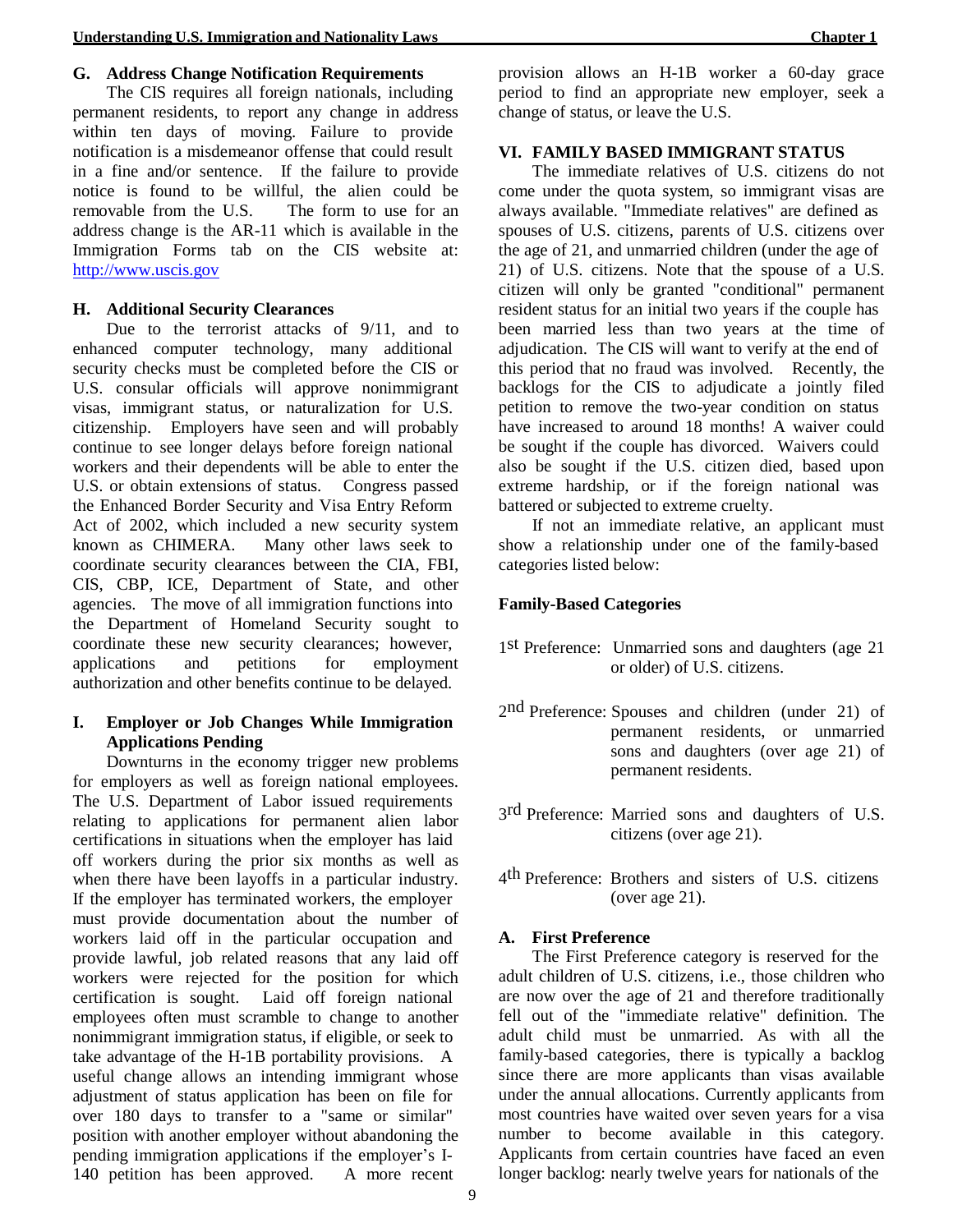Philippines. Visa numbers in this category for Mexican nationals are only available if they registered prior to August 1, 1997. Unless Congress increases the annual limit of 226,000 immigrant visas for family-based categories, it seems likely these backlogs will continue to increase. The Child Status Protection Act (CSPA) allows some children to still be considered under the Second Preference category even if they turned age twenty-one before their cases were completed.

#### **B. Second Preference**

The Second Preference category is split into two subcategories: 2A is reserved for the spouses and unmarried children (under the age of 21) of permanent residents, and 2B is reserved for unmarried children age 21 or over. There is always a backlog. The waiting period for most 2A applicants has recently been a little over two years, and nearly seven years for 2B applicants. The backlogs are even longer for 2B applicants from Mexico and the Philippines.

Note that this category is reserved for petitioners who have lawful permanent resident ("green card") status. After a certain period of time (usually three to five years) a permanent resident has the option to seek naturalization, i.e., become a U.S. citizen. In some cases it may be in the interest of the permanent resident to seek citizenship in order to petition for certain relatives and avoid the long delays in the Second Preference category.

## **C. Third Preference**

The Third Preference category is reserved for the married sons and daughters of U.S. citizens, regardless of age. The backlog for most Third Preference applicants is now over twelve years; however, for applicants from Mexico and the Philippines, it has been about twenty-three years.

#### **D. Fourth Preference**

The Fourth Preference category is reserved for brothers and sisters of U.S. citizens. Note that a U.S. citizen must be at least age 21 to petition for siblings. This category also has significant backlogs. Currently applicants from most countries have been waiting thirteen and a half years; however, for the Philippines the wait has been over twenty-three years. In other words, a U.S. citizen originally from the Philippines who filed petitions for brothers and sisters on or before September 1, 1995 would only now be able to immigrate his/her siblings born in the Philippines. Mexicans in this category have been waiting nearly twenty-one years. Once permanent residents obtain U.S. citizenship, they sometimes petition for other family members. Since so many people have obtained their citizenship during the intervening years, it is

expected that the backlogs in this category will continue to grow and reach thirty years or longer.

## **VII. CONCLUSION**

The Illegal Immigration Reform and Immigrant Responsibility Act of 1996 made our complex immigration system even more restrictive for aspiring immigrants. In 2003, the legacy Immigration & Naturalization Service (INS) was absorbed by the Department of Homeland Security. This complete reorganization as well as the concentration on security issues has resulted in longer delays for families seeking to reunite and for employers seeking to obtain temporary as well as permanent employment for needed foreign national personnel.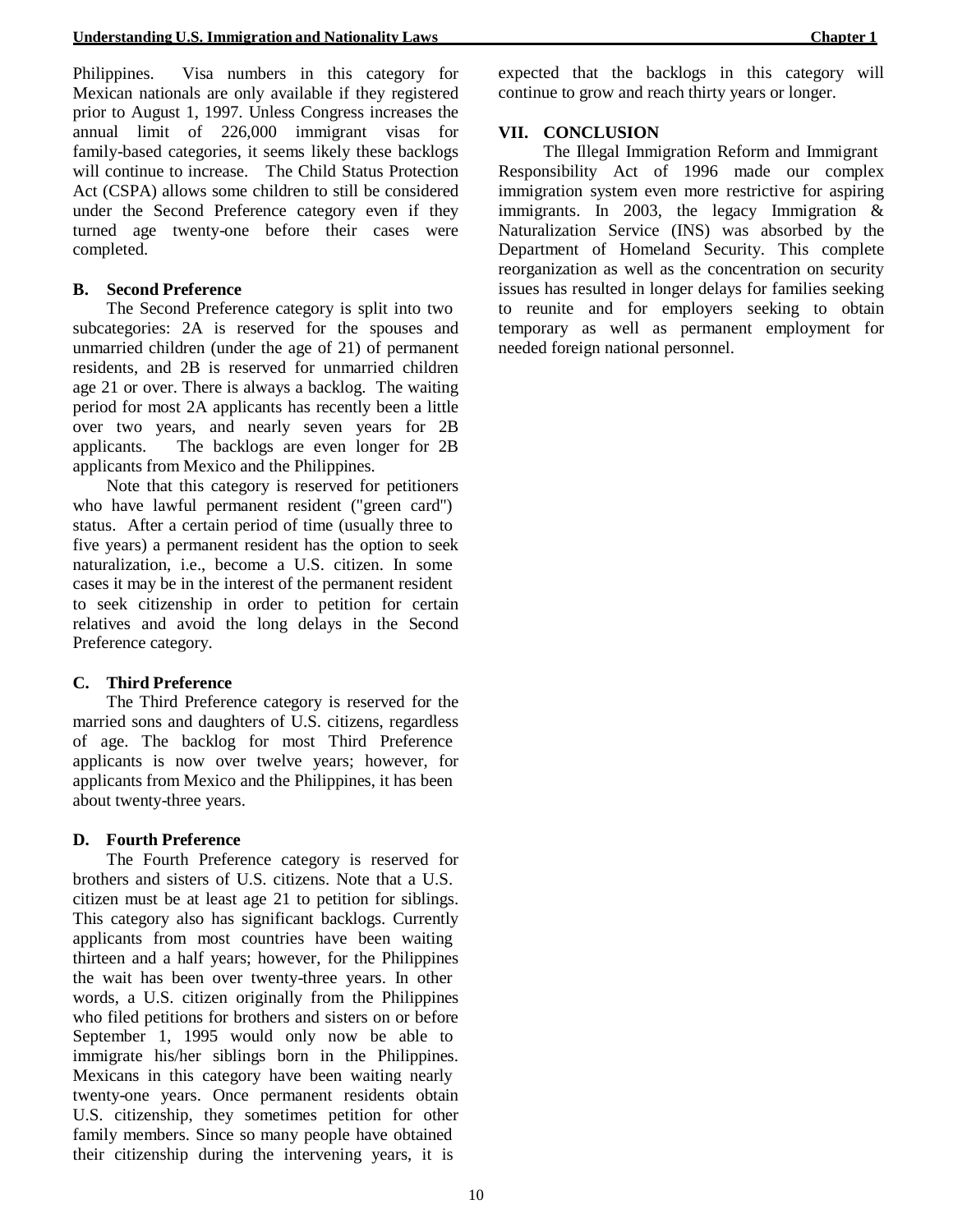# VISA BULLETIN FOR JANUARY 2019

*Number 25 Volume X Washington, D.C*

# **A. STATUTORY NUMBERS**

This bulletin summarizes the availability of immigrant numbers during January for: "Final Action Dates" and "Dates for Filing Applications," indicating when immigrant visa applicants should be notified to assemble and submit required documentation to the National Visa Center.

Unless otherwise indicated on the U.S. Citizenship and Immigration Services (USCIS) website at [www.uscis.gov/visabulletininfo,](https://travel.state.gov/content/travel/en/legal/visa-law0/visa-bulletin/2019/visa-bulletin-for-january-2019.html#ExternalPopup) individuals seeking to file applications for adjustment of status with USCIS in the Department of Homeland Security must use the "Final Action Dates" charts below for determining when they can file such applications. When USCIS determines that there are more immigrant visas available for the fiscal year than there are known applicants for such visas, USCIS will state on its website that applicants may instead use the "Dates for Filing Visa Applications" charts in this Bulletin.

1. Procedures for determining dates. Consular officers are required to report to the Department of State documentarily qualified applicants for numerically limited visas; USCIS reports applicants for adjustment of status. Allocations in the charts below were made, to the extent possible, in chronological order of reported priority dates, for demand received by December 11th. If not all demand could be satisfied, the category or foreign state in which demand was excessive was deemed oversubscribed. The final action date for an oversubscribed category is the priority date of the first applicant who could not be reached within the numerical limits. If it becomes necessary during the monthly allocation process to retrogress a final action date, supplemental requests for numbers will be honored only if the priority date falls within the new final action date announced in this bulletin. If at any time an annual limit were reached, it would be necessary to immediately make the preference category "unavailable", and no further requests for numbers would be honored.

2. Section 201 of the Immigration and Nationality Act (INA) sets an annual minimum familysponsored preference limit of 226,000. The worldwide level for annual employment-based preference immigrants is at least 140,000. Section 202 prescribes that the per-country limit for preference immigrants is set at 7% of the total annual family-sponsored and employment-based preference limits, i.e., 25,620. The dependent area limit is set at 2%, or 7,320.

3. INA Section 203(e) provides that family-sponsored and employment-based preference visas be issued to eligible immigrants in the order in which a petition in behalf of each has been filed. Section 203(d) provides that spouses and children of preference immigrants are entitled to the same status, and the same order of consideration, if accompanying or following to join the principal. The visa prorating provisions of Section 202(e) apply to allocations for a foreign state or dependent area when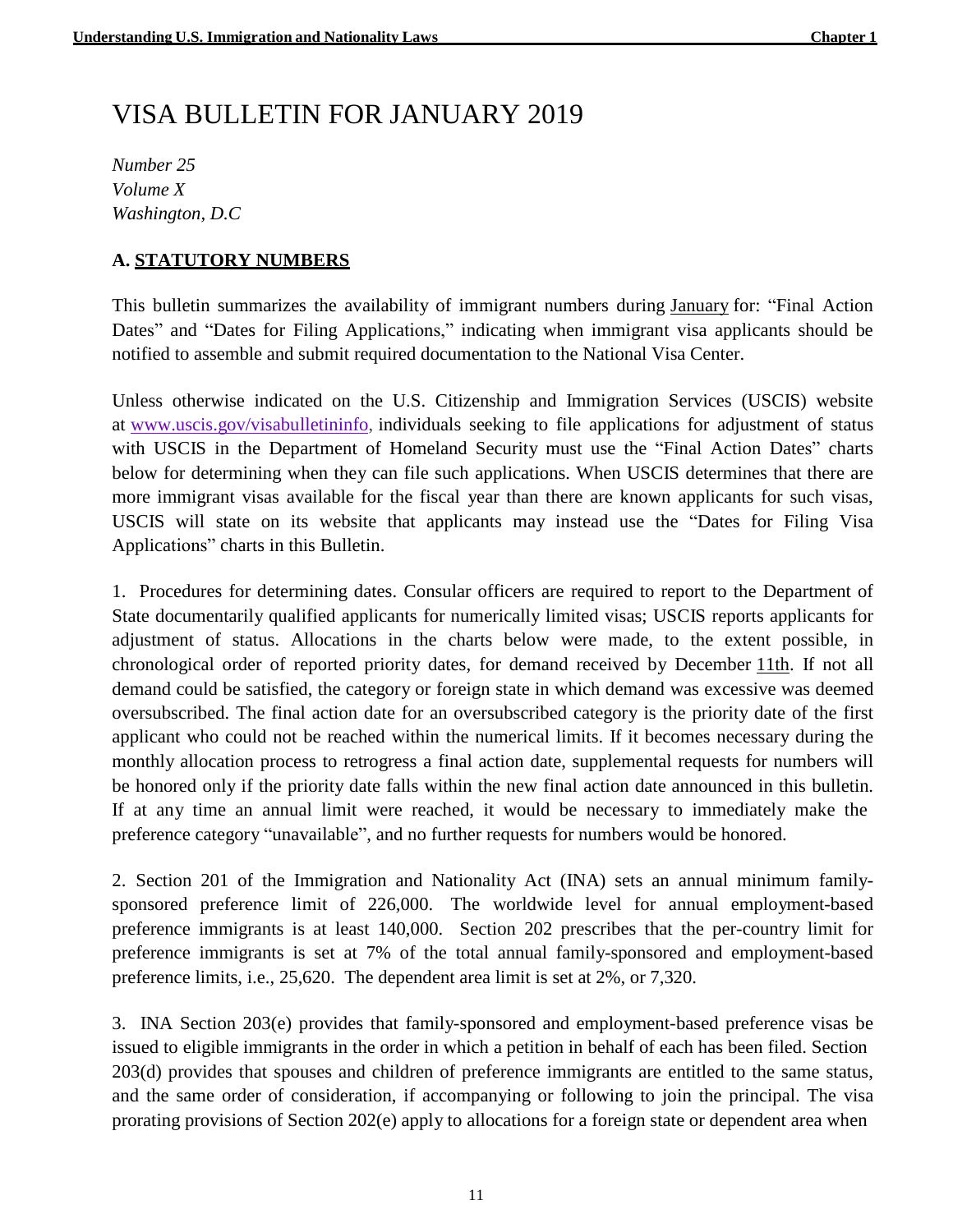visa demand exceeds the per-country limit. These provisions apply at present to the following oversubscribed chargeability areas: CHINA-mainland born, EL SALVADOR, GUATEMALA, HONDURAS, INDIA, MEXICO, PHILIPPINES, and VIETNAM.

4. Section 203(a) of the INA prescribes preference classes for allotment of Family-sponsored immigrant visas as follows:

# **FAMILY-SPONSORED PREFERENCES**

**First**: (**F1**) Unmarried Sons and Daughters of U.S. Citizens: 23,400 plus any numbers not required for fourth preference.

**Second:** Spouses and Children, and Unmarried Sons and Daughters of Permanent Residents: 114,200, plus the number (if any) by which the worldwide family preference level exceeds 226,000, plus any unused first preference numbers:

A. (**F2A**) Spouses and Children of Permanent Residents: 77% of the overall second preference limitation, of which 75% are exempt from the per-country limit;

B. (**F2B**) Unmarried Sons and Daughters (21 years of age or older) of Permanent Residents: 23% of the overall second preference limitation.

**Third**: (**F3**) Married Sons and Daughters of U.S. Citizens: 23,400, plus any numbers not required by first and second preferences.

**Fourth**: (**F4**) Brothers and Sisters of Adult U.S. Citizens: 65,000, plus any numbers not required by first three preferences.

# **FINAL ACTION DATES FOR FAMILY-SPONSORED PREFERENCE CASES**

On the chart below, the listing of a date for any class indicates that the class is oversubscribed (see paragraph 1); "C" means current, i.e., numbers are authorized for issuance to all qualified applicants; and "U" means unauthorized, i.e., numbers are not authorized for issuance. (NOTE: Numbers are authorized for issuance only for applicants whose priority date is **earlier** than the final action date listed below.)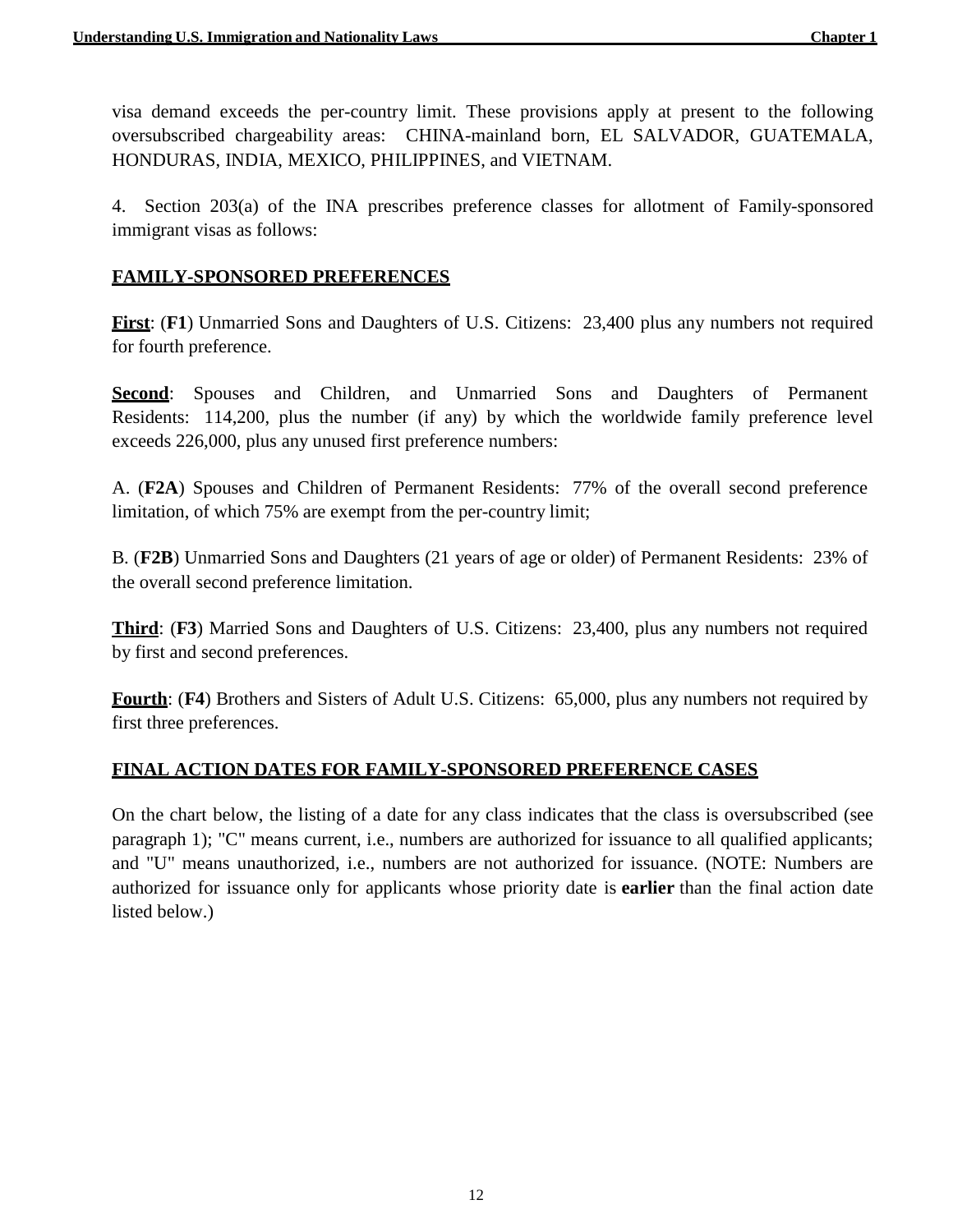| <b>Family-</b><br>Sponsored | <b>All Chargeability</b><br><b>Areas Except</b><br><b>Those Listed</b> | <b>CHINA-mainland</b><br><b>born</b> | <b>INDIA</b> | <b>MEXICO</b> | <b>PHILIPPINES</b> |
|-----------------------------|------------------------------------------------------------------------|--------------------------------------|--------------|---------------|--------------------|
| F1                          | 22AUG11                                                                | 22AUG11                              | 22AUG11      | 01AUG97       | 01MAR07            |
| F <sub>2</sub> A            | 08NOV16                                                                | 08NOV16                              | 08NOV16      | 150CT16       | 08NOV16            |
| F <sub>2</sub> B            | 15MAR12                                                                | 15MAR12                              | 15MAR12      | 08JUN97       | 22JUN07            |
| F <sub>3</sub>              | 15AUG06                                                                | 15AUG06                              | 15AUG06      | 22DEC95       | <b>22JUL95</b>     |
| F <sub>4</sub>              | 22MAY05                                                                | 22MAY05                              | 15JUN04      | 08FEB98       | 01SEP95            |

\*NOTE: For January, F2A numbers EXEMPT from per-country limit are authorized for issuance to applicants from all countries with priority dates earlier than 15OCT16. F2A numbers SUBJECT to per-country limit are authorized for issuance to applicants chargeable to all countries EXCEPT MEXICO with priority dates beginning 15OCT16 and earlier than 08NOV16. All F2A numbers provided for MEXICO are exempt from the per-country limit.

# **DATES FOR FILING FAMILY-SPONSORED VISA APPLICATIONS**

The chart below reflects dates for filing visa applications within a timeframe justifying immediate action in the application process. Applicants for immigrant visas who have a priority date earlier than the application date in the chart below may assemble and submit required documents to the Department of State's National Visa Center, following receipt of notification from the National Visa Center containing detailed instructions. The application date for an oversubscribed category is the priority date of the first applicant who cannot submit documentation to the National Visa Center for an immigrant visa. If a category is designated "current," all applicants in the relevant category may file applications, regardless of priority date.

The "C" listing indicates that the category is current, and that applications may be filed regardless of the applicant's priority date. The listing of a date for any category indicates that only applicants with a priority date which is **earlier** than the listed date may file their application.

Visit [www.uscis.gov/visabulletininfo](https://travel.state.gov/content/travel/en/legal/visa-law0/visa-bulletin/2019/visa-bulletin-for-january-2019.html#ExternalPopup) for information on whether USCIS has determined that this chart can be used (in lieu of the chart in paragraph 4.A.) this month for filing applications for adjustment of status with USCIS.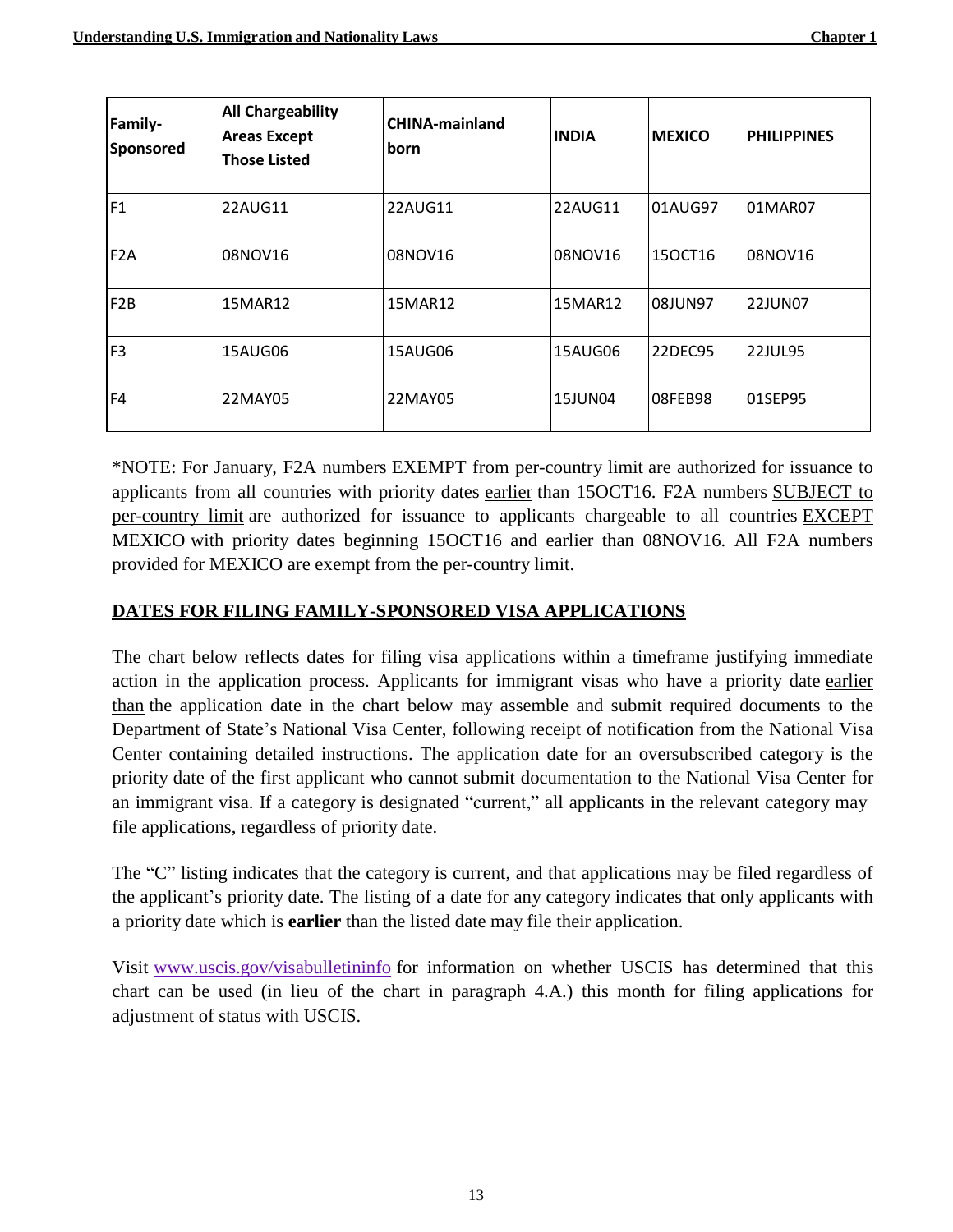| <b>Family-</b><br>Sponsored | <b>All Chargeability</b><br><b>Areas Except</b><br><b>Those Listed</b> | <b>CHINA-</b><br>mainland<br>born | <b>INDIA</b> | <b>MEXICO</b> | <b>PHILIPPINES</b> |
|-----------------------------|------------------------------------------------------------------------|-----------------------------------|--------------|---------------|--------------------|
| F1                          | 08MAR12                                                                | 08MAR12                           | 08MAR12      | 22AUG99       | 15FEB08            |
| F <sub>2</sub> A            | 01DEC17                                                                | 01DEC17                           | 01DEC17      | 01DEC17       | 01DEC17            |
| F <sub>2</sub> B            | 22MAR14                                                                | 22MAR14                           | 22MAR14      | 08SEP97       | 15DEC07            |
| F <sub>3</sub>              | 08JAN07                                                                | 08JAN07                           | 08JAN07      | 01MAY00       | 01JUN97            |
| F <sub>4</sub>              | 15MAY06                                                                | 15MAY06                           | 01JAN05      | 08OCT98       | 22APR97            |

5. Section 203(b) of the INA prescribes preference classes for allotment of Employment-based immigrant visas as follows:

# **EMPLOYMENT-BASED PREFERENCES**

**First**: Priority Workers: 28.6% of the worldwide employment-based preference level, plus any numbers not required for fourth and fifth preferences.

**Second:** Members of the Professions Holding Advanced Degrees or Persons of Exceptional Ability: 28.6% of the worldwide employment-based preference level, plus any numbers not required by first preference.

**Third**: Skilled Workers, Professionals, and Other Workers: 28.6% of the worldwide level, plus any numbers not required by first and second preferences, not more than 10,000 of which to "\*Other Workers".

**Fourth**: Certain Special Immigrants: 7.1% of the worldwide level.

**Fifth**: Employment Creation: 7.1% of the worldwide level, not less than 3,000 of which reserved for investors in a targeted rural or high-unemployment area, and 3,000 set aside for investors in regional centers by Sec. 610 of Pub. L. 102-395.

# **FINAL ACTION DATES FOR EMPLOYMENT-BASED PREFERENCE CASES**

On the chart below, the listing of a date for any class indicates that the class is oversubscribed (see paragraph 1); "C" means current, i.e., numbers are authorized for issuance to all qualified applicants; and "U" means unauthorized, i.e., numbers are not authorized for issuance. (NOTE: Numbers are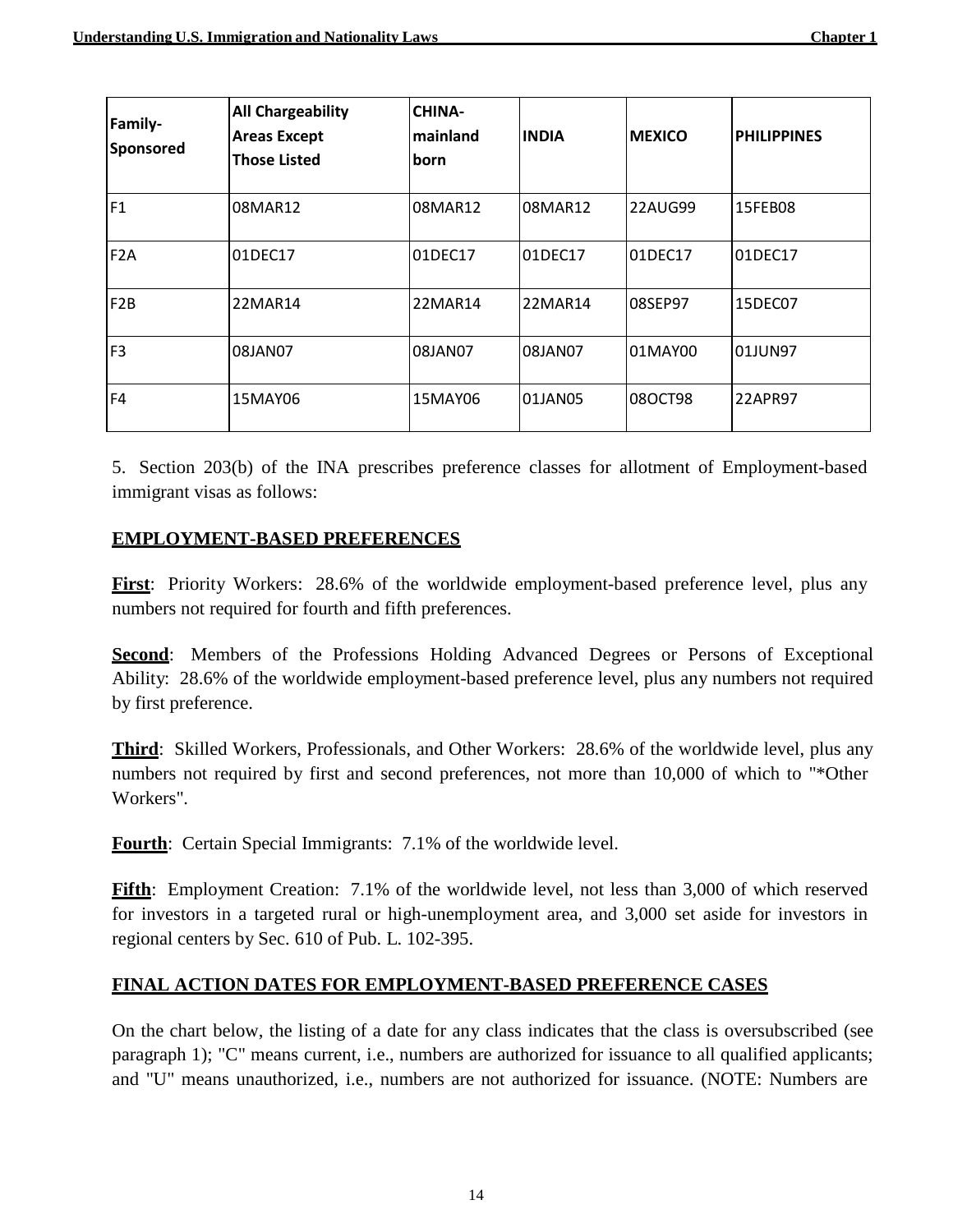| <b>Employment-</b><br>based                         | All<br>Chargeability<br><b>Areas Except</b><br><b>Those Listed</b> | <b>CHINA-</b><br>mainland<br>born | <b>EL</b><br><b>SALVADOR</b><br><b>GUATEMALA</b><br><b>HONDURAS</b> | <b>INDIA</b> | <b>MEXICO</b> | <b>PHILIPPINES VIETNAM</b> |              |
|-----------------------------------------------------|--------------------------------------------------------------------|-----------------------------------|---------------------------------------------------------------------|--------------|---------------|----------------------------|--------------|
| 1st                                                 | 010CT17                                                            | 15DEC16                           | 010CT17                                                             | 15DEC16      |               | 010CT17 010CT17            | 010CT17      |
| 2nd                                                 | $\mathsf{C}$                                                       | 01AUG15                           | $\mathsf{C}$                                                        | 01APR09      | $\mathsf{C}$  | $\mathsf{C}$               | $\mathsf{C}$ |
| 3rd                                                 | $\mathsf{C}$                                                       | 08JUN15                           | $\mathsf{C}$                                                        | $01MARO9$ C  |               | 22JUN17                    | $\mathsf{C}$ |
| <b>Other Workers</b>                                | $\mathsf{C}$                                                       | 01JUL07                           | $\mathsf{C}$                                                        | 01MAR09 C    |               | 22JUN17                    | $\mathsf{C}$ |
| 4th                                                 | $\mathsf{C}$                                                       | $\mathsf{C}$                      | 22FEB16                                                             | $\mathsf{C}$ | $15$ APR17 C  |                            | $\mathsf{C}$ |
| Certain Religious<br>Workers                        | U                                                                  | U                                 | U                                                                   | U            | U             | U                          | U            |
| 5th Non-<br><b>Regional Center</b><br>$(C5$ and T5) | C                                                                  | 01SEP14                           | $\mathsf C$                                                         | C            | C             | C                          | 01JUN16      |
| 5th Regional Center<br>$(15$ and R5)                | U                                                                  | U                                 | U                                                                   | $\cup$       | U             | U                          | U            |

authorized for issuance only for applicants whose priority date is **earlier** than the final action date listed below.)

\*Employment Third Preference Other Workers Category: Section 203(e) of the Nicaraguan and Central American Relief Act (NACARA) passed by Congress in November 1997, as amended by Section 1(e) of Pub. L. 105-139, provides that once the Employment Third Preference Other Worker (EW) cut-off date has reached the priority date of the latest EW petition approved prior to November 19, 1997, the 10,000 EW numbers available for a fiscal year are to be reduced by up to 5,000 annually beginning in the following fiscal year. This reduction is to be made for as long as necessary to offset adjustments under the NACARA program. Since the EW cut-off date reached November 19, 1997 during Fiscal Year 2001, the reduction in the EW annual limit to 5,000 began in Fiscal Year 2002.

# **DATES FOR FILING OF EMPLOYMENT-BASED VISA APPLICATIONS**

The chart below reflects dates for filing visa applications within a timeframe justifying immediate action in the application process. Applicants for immigrant visas who have a priority date earlier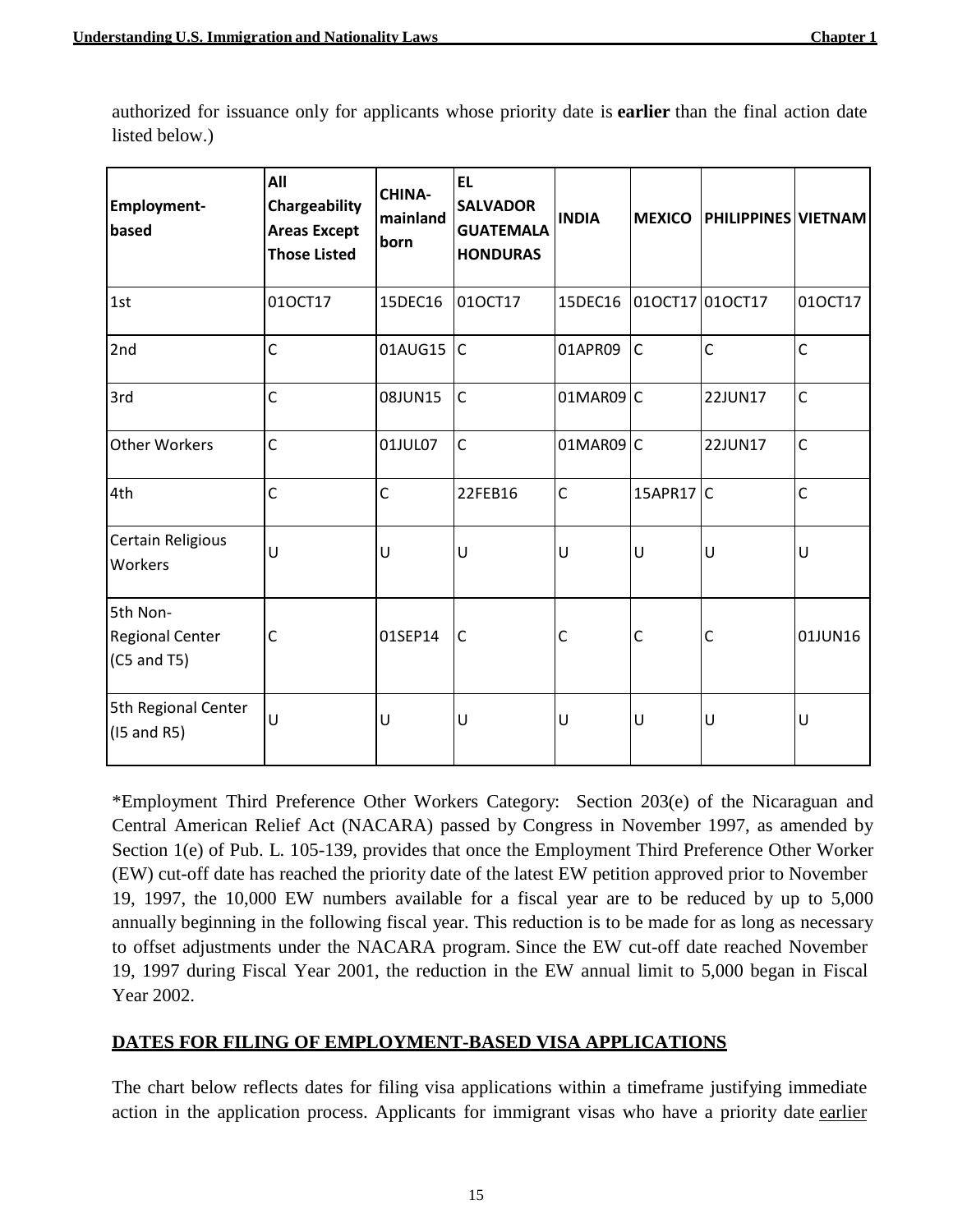than the application date in the chart may assemble and submit required documents to the Department of State's National Visa Center, following receipt of notification from the National Visa Center containing detailed instructions. The application date for an oversubscribed category is the priority date of the first applicant who cannot submit documentation to the National Visa Center for an immigrant visa. If a category is designated "current," all applicants in the relevant category may file, regardless of priority date.

The "C" listing indicates that the category is current, and that applications may be filed regardless of the applicant's priority date. The listing of a date for any category indicates that only applicants with a priority date which is **earlier** than the listed date may file their application.

Visit [www.uscis.gov/visabulletininfo](https://travel.state.gov/content/travel/en/legal/visa-law0/visa-bulletin/2019/visa-bulletin-for-january-2019.html#ExternalPopup) for information on whether USCIS has determined that this chart can be used (in lieu of the chart in paragraph 5.A.) this month for filing applications for adjustment of status with USCIS.

| <b>Employment-</b><br>based              | <b>All Chargeability</b><br><b>Areas Except</b><br><b>Those Listed</b> | <b>CHINA-</b><br>mainland<br>born | <b>EL SALVADOR</b><br><b>GUATEMALA</b><br><b>HONDURAS</b> | <b>INDIA</b> | <b>MEXICO</b>   | <b>PHILIPPINES</b> |
|------------------------------------------|------------------------------------------------------------------------|-----------------------------------|-----------------------------------------------------------|--------------|-----------------|--------------------|
| 1st                                      | 01JUN18                                                                | 010CT17                           | 01JUN18                                                   | 010CT17      | 01JUN18 01JUN18 |                    |
| 2nd                                      | $\mathsf{C}$                                                           | 08SEP15                           | $\overline{C}$                                            | 22MAY09      | $\mathsf{C}$    | $\mathsf{C}$       |
| 3rd                                      | $\mathsf{C}$                                                           | 01JAN16                           | $\mathsf C$                                               | 01APR10      | $\mathsf{C}$    | 01AUG17            |
| <b>Other Workers</b>                     | $\mathsf{C}$                                                           | 01JUN08                           | $\mathsf{C}$                                              | 01APR10      | $\mathsf{C}$    | 01AUG17            |
| 4th                                      | $\mathsf{C}$                                                           | $\mathsf{C}$                      | 01MAY16                                                   | $\mathsf{C}$ | $\mathsf{C}$    | $\mathsf{C}$       |
| Certain Religious Workers                | $\overline{\mathsf{C}}$                                                | $\mathsf{C}$                      | 01MAY16                                                   | $\mathsf{C}$ | $\mathsf{C}$    | $\mathsf{C}$       |
| 5th Non-Regional Center<br>$(C5$ and T5) | $\mathsf{C}$                                                           | 010CT14                           | $\overline{\mathsf{C}}$                                   | $\mathsf{C}$ | C               | $\mathsf{C}$       |
| 5th Regional Center<br>$(15$ and R5)     | $\mathsf{C}$                                                           | 010CT14                           | $\mathsf{C}$                                              | $\mathsf{C}$ | $\mathsf{C}$    | $\mathsf{C}$       |

6. The Department of State has a recorded message with the Final Action date information which can be heard at: (202) 485-7699. This recording is updated on or about the tenth of each month with information on final action dates for the following month.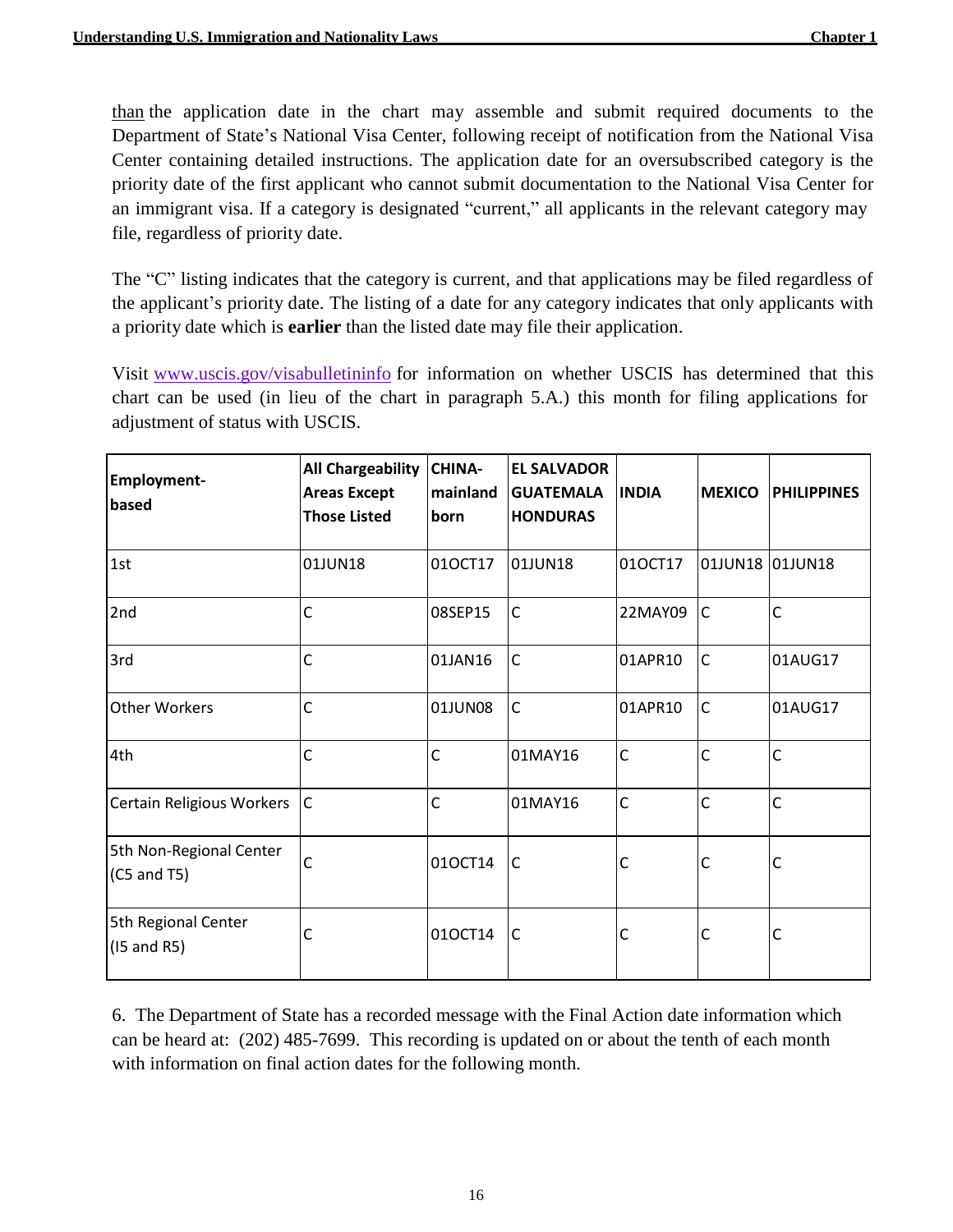# **SCHEDULED EXPIRATION OF TWO EMPLOYMENT VISA CATEGORIES**

Employment Fourth Preference Certain Religious Workers (SR):

Pursuant to the continuing resolution, signed on December 7, 2018, the non-minister special immigrant program expires on December 21, 2018. No SR visas may be issued overseas, or final action taken on adjustment of status cases, after midnight December 20, 2018. Visas issued prior to this date will only be issued with a validity date of December 20, 2018, and all individuals seeking admission as a non-minister special immigrant must be admitted (repeat, admitted) into the U.S. no later than midnight December 20, 2018.

The final action date for this category has been listed as "Unavailable" for January. If there is legislative action extending this category for FY-2019, the final action date would immediately become "Current" for January for all countries except El Salvador, Guatemala, and Honduras which would be subject to a February 22, 2016 final action date, and for Mexico which would be subject to an April 15, 2017 final action date.

Employment Fifth Preference Categories (I5 and R5):

The continuing resolution signed on December 7, 2018 extended this immigrant investor pilot program until December 21, 2018. The I5 and R5 visas may be issued until close of business on December 21, 2018, and may be issued for the full validity period. No I5 or R5 visas may be issued overseas, or final action taken on adjustment of status cases, after December 21, 2018.

The final action dates for the I5 and R5 categories have been listed as "Unavailable" for January. If there is legislative action extending them for FY-2019, the final action dates would immediately become "Current" for January for all countries except China-mainland born, which would be subject to a September 1, 2014 final action date and Vietnam, which would be subject to a June 1, 2016 final action date.

# **ANNUAL REPORT OF IMMIGRANT VISA APPLICANTS IN THE FAMILY-SPONSORED AND EMPLOYMENT-BASED PREFERENCES REGISTERED AT THE NATIONAL VISA CENTER AS OF NOVEMBER 1, 2018**

The National Visa Center has provided the totals of applicants who are registered in the various numerically-limited immigrant categories for processing at overseas posts. This information is available on the Consular Affairs [www.travel.state.gov](https://travel.state.gov/content/travel.html) website. The direct link to the item is:

[https://travel.state.gov/content/dam/visas/Statistics/Immigrant-](https://travel.state.gov/content/dam/visas/Statistics/Immigrant-Statistics/WaitingList/WaitingListItem_2018.pdf)[Statistics/WaitingList/WaitingListItem\\_2018.pdf](https://travel.state.gov/content/dam/visas/Statistics/Immigrant-Statistics/WaitingList/WaitingListItem_2018.pdf)